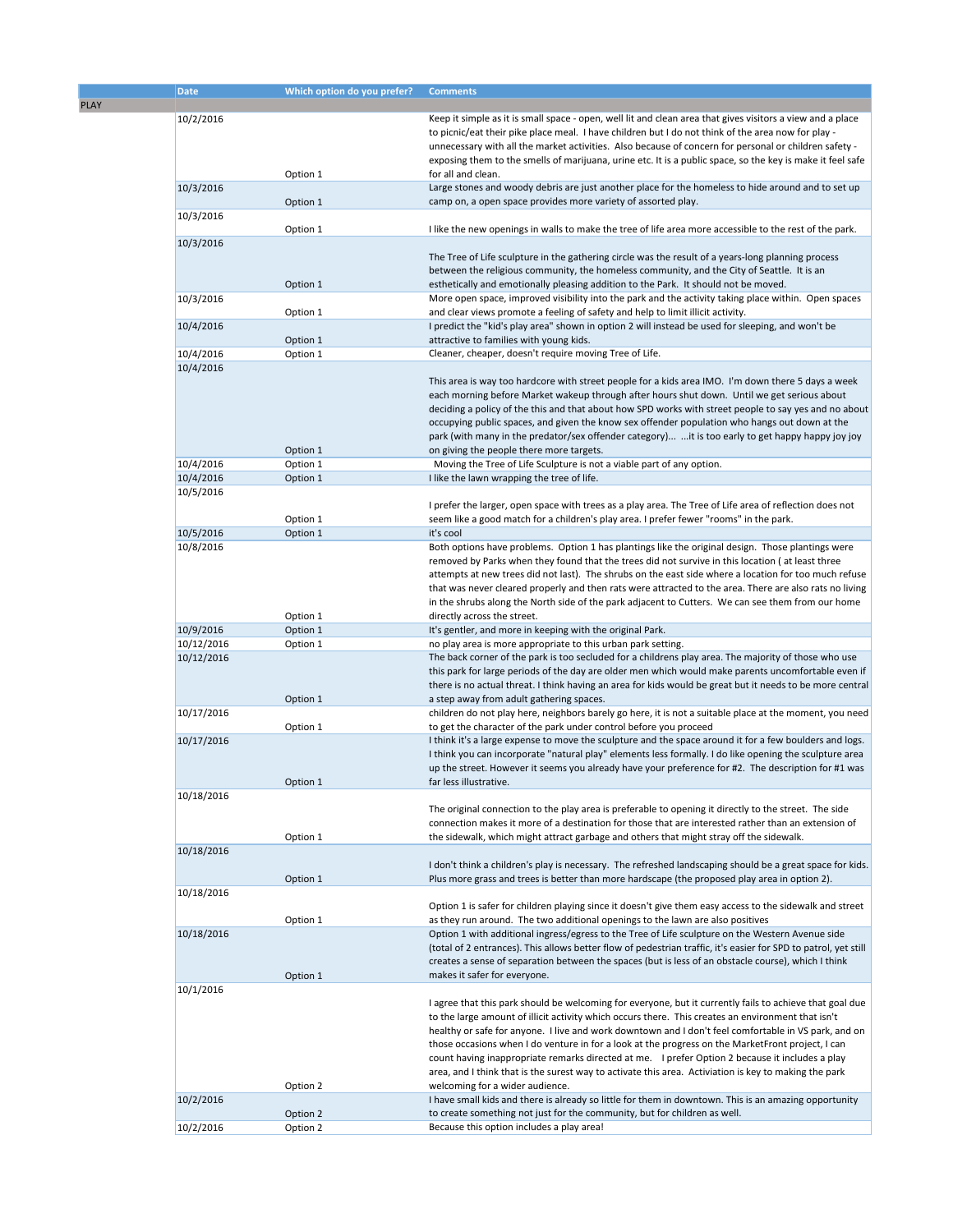| 10/3/2016  | Option 2             | My kids need more nature and space to play and climb near our home!                                                             |
|------------|----------------------|---------------------------------------------------------------------------------------------------------------------------------|
|            |                      |                                                                                                                                 |
| 10/3/2016  | Option 2             | More play space opportunities needed downtown                                                                                   |
| 10/3/2016  |                      |                                                                                                                                 |
|            | Option 2             | play area. my family comes to the market frequently and I'd love to take a break and let my kids play.                          |
|            |                      | Kids need an actual play area. They'll be more interested and it will remind people that kids belong in                         |
| 10/3/2016  |                      |                                                                                                                                 |
|            | Option 2             | the park too.                                                                                                                   |
| 10/3/2016  |                      |                                                                                                                                 |
|            | Option 2             | Live nearby and would love a kids area to take the children (I have 3 energetic young boys!)                                    |
|            |                      |                                                                                                                                 |
| 10/3/2016  | Option 2             | I like the option to provide a play space that encourages kids to interact.                                                     |
| 10/3/2016  |                      | We need a proper playground in this park. For residents, visitors, and every family that comes to Pike                          |
|            | Option 2             | Place Market and is looking for something to do with their children.                                                            |
|            |                      | Play spaces for kids are important especially in the urban center. We want to feel safe and kid-                                |
| 10/3/2016  |                      |                                                                                                                                 |
|            | Option 2             | friendly.                                                                                                                       |
| 10/3/2016  |                      |                                                                                                                                 |
|            |                      | We need to support the presence of families throughout downtown--even just in small ways--to make                               |
|            |                      |                                                                                                                                 |
|            |                      | it a truly healthy community. Children bring life to a space. The park is too small to surrender so much                        |
|            |                      | of its useable space to a memorial, no matter how worthy. Memorials can go in public spaces that                                |
|            | Option 2             | well traveled but not useful for other things--like street right of way. And yes, it IS a memorial.                             |
| 10/3/2016  |                      |                                                                                                                                 |
|            |                      |                                                                                                                                 |
|            | Option 2             | Invites more families with children, increases utility of park, improves flow of foot traffic.                                  |
| 10/3/2016  | Option 2             | We need more spaces for kids in the city!                                                                                       |
| 10/3/2016  | Option 2             | Providing a play area for children is important to me!                                                                          |
|            |                      |                                                                                                                                 |
| 10/3/2016  |                      | entrance on Western more invitingbut also like the option of the path leading up the knoll to the                               |
|            |                      | west. Play area can be of natural elements like rocks but the area should make it clear it's for children                       |
|            | Option 2             | not a place to drink a bottle in a brown paper bag.                                                                             |
| 10/3/2016  | Option 2             | It has a better pedestrian flow.                                                                                                |
|            |                      |                                                                                                                                 |
| 10/3/2016  | Option 2             | play area for kids                                                                                                              |
| 10/3/2016  | Option 2             | I have young kids and they love to have areas made for them In the city to play on                                              |
| 10/3/2016  |                      |                                                                                                                                 |
|            |                      | small play area for children -- nature inspired. This feature would also invite more parents in with                            |
|            |                      |                                                                                                                                 |
|            | Option 2             | their children and ensure, at least partially during the daytime, the area's positive use.                                      |
| 10/3/2016  |                      |                                                                                                                                 |
|            |                      | Seattle downtown is lacking a play area for kids. We currently take our 2 year old son to parks outside                         |
|            |                      |                                                                                                                                 |
|            |                      | of downtown (Cal Anderson park, Luther Burbank park). Having an amenity close by would be greatly                               |
|            | Option 2             | welcomed by parents like us to who to work AND live downtown. Thanks for listening.                                             |
| 10/3/2016  | Option 2             | Play area!                                                                                                                      |
| 10/3/2016  |                      |                                                                                                                                 |
|            |                      |                                                                                                                                 |
|            | Option 2             | It provides a more unique blend of "nature" in the city and gives some more feeling of playground                               |
| 10/3/2016  | Option 2             | Make this park about more than homeless people                                                                                  |
| 10/3/2016  |                      |                                                                                                                                 |
|            |                      | I like the nature inspired play area. I really hope it this becomes a reality it won't become yet another                       |
|            |                      |                                                                                                                                 |
|            | Option 2             | dumping ground for drug addicted individuals who I certainly do not want my child to see.                                       |
| 10/3/2016  | Option 2             | A play space for kids would be fantastic! There are so many kids that visit this park!!                                         |
| 10/3/2016  | Option 2             | A more pleasing array of the central elements and goals of that portion of the park.                                            |
| 10/4/2016  | Option 2             | No kids crap!                                                                                                                   |
|            |                      |                                                                                                                                 |
| 10/4/2016  |                      | Downtown DESPERATELY needs more spaces for kids to play. Our son is nine now, and we've lived                                   |
|            |                      |                                                                                                                                 |
|            |                      | downtown since he was a baby. It's a constant struggle to find walkable places to play, and we're                               |
|            |                      |                                                                                                                                 |
|            |                      | susually forced to trek out to Cal Anderson or Jefferson. Even something modest like this would be a                            |
|            |                      | big improvementâ€" and when you bring young kids into a park, it improves the whole feeling of the                              |
|            | Option 2             | area.                                                                                                                           |
| 10/4/2016  | Option 2             | I think it would be great to have a play area for kids here!                                                                    |
|            |                      |                                                                                                                                 |
| 10/4/2016  | Option 2             | I would like a welcoming place for children to engage in play                                                                   |
| 10/4/2016  | Option 2             | Play area                                                                                                                       |
| 10/4/2016  | Option 2             | Love the play area                                                                                                              |
| 10/4/2016  | Option 2             | it includes kid play options                                                                                                    |
|            |                      |                                                                                                                                 |
| 10/4/2016  |                      | It would be so handy to have a play area near the market. Families might stay in the area longer if the                         |
|            | Option 2             | kiddos could take a play break.                                                                                                 |
| 10/4/2016  | Option 2             | include a small play area                                                                                                       |
| 10/5/2016  |                      |                                                                                                                                 |
|            |                      |                                                                                                                                 |
|            | Option 2             | I think a play area is a great addition - children playing bring joy and energy to public spaces.                               |
| 10/5/2016  |                      |                                                                                                                                 |
|            |                      | The more welcoming we make the park to all citizens, the more use it will get. It seems that Westlake                           |
|            | Option 2             | has benefitted from a more inclusive approach and certainly makes it a more appealing destination.                              |
|            |                      |                                                                                                                                 |
| 10/5/2016  | Option 2             | I live near the park with a 2 year old and would come everyday                                                                  |
| 10/6/2016  | Option 2             | Line of sight to sculpture from the street means better policing of vagrant activity                                            |
| 10/6/2016  |                      |                                                                                                                                 |
|            |                      | I think family friendly is an important concept that the City should emphasize across downtown. A                               |
|            |                      |                                                                                                                                 |
|            | Option 2             | "nature play area" can further this goal and draw families with children to the park.                                           |
| 10/10/2016 | Option 2             | Designed play area                                                                                                              |
| 10/11/2016 |                      | We prefer the play area!!! There are few places that welcome our smaller citizens to downtown. We                               |
|            |                      |                                                                                                                                 |
|            | Option 2             | would visit more if this space were there.                                                                                      |
| 10/11/2016 |                      | Kids NEED a place to play! Lots of families with small children live in and visit downtown Seattle, and                         |
| 10/11/2016 | Option 2<br>Option 2 | we need more non-commercial options for them.<br>Children's play area. But it should be bigger. The statue should be relocated. |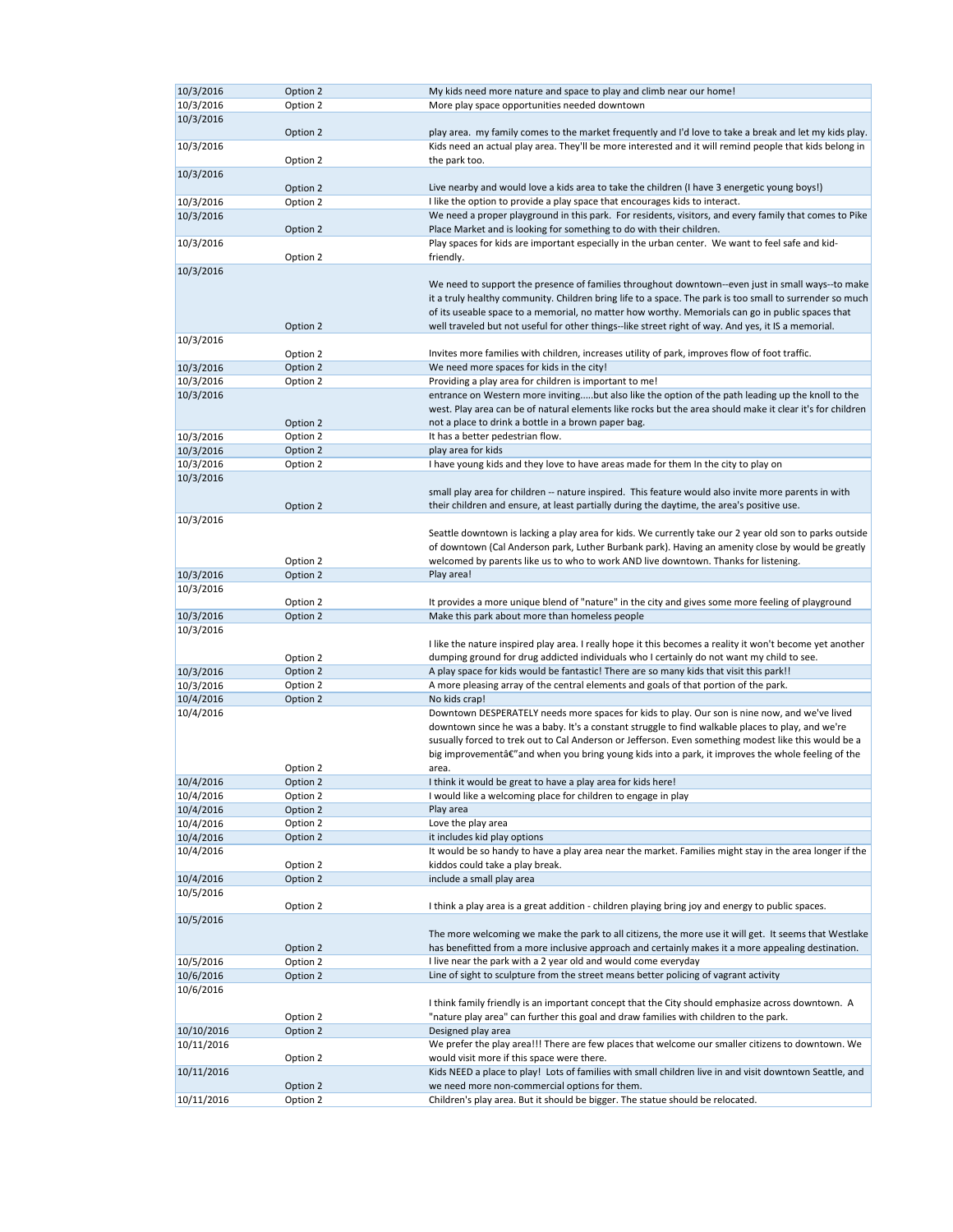| 10/12/2016 |          | A children's play area is a welcome addition to the park and especially this corner will be activated<br>better. Right now there is not many people hanging out except one or two homeless persons when I                                                                                                                                                                                                                                                                                                                                                                                                                 |
|------------|----------|---------------------------------------------------------------------------------------------------------------------------------------------------------------------------------------------------------------------------------------------------------------------------------------------------------------------------------------------------------------------------------------------------------------------------------------------------------------------------------------------------------------------------------------------------------------------------------------------------------------------------|
|            | Option 2 | walk by and it does not look very inviting.                                                                                                                                                                                                                                                                                                                                                                                                                                                                                                                                                                               |
| 10/13/2016 |          |                                                                                                                                                                                                                                                                                                                                                                                                                                                                                                                                                                                                                           |
|            |          | Downtown has great need for children's play areas. Not just a small area. I feel that this is park is part<br>of a larger vision for the whole market front. We have thousands of resident children downtown and<br>many more visitors to the market and no real playground. I go into other communities for instant<br>battle point park on Bainbridge which has swing slides climbing frames etc dressed up with the<br>culture and themes of the area. Large gathering areas for various adult interests seem to be in the<br>market and waterfront plan but where are the children represented. There are no downtown |
|            |          | elementary schools with playground as in surrounding communities. The bell town community center<br>has no outside play area as at other seattle communities Area malls have play structures such as at u<br>village. We have a tiny climbing structure in Westland. If we want families to live and linger                                                                                                                                                                                                                                                                                                               |
|            | Option 2 | downtown we need places for children and grandchildren to play.                                                                                                                                                                                                                                                                                                                                                                                                                                                                                                                                                           |
| 10/17/2016 | Option 2 | Looks more interesting.                                                                                                                                                                                                                                                                                                                                                                                                                                                                                                                                                                                                   |
| 10/17/2016 | Option 2 | Nature play area, and play area opening off of main sidewalk that also breaks up the long row of<br>seating. This would be good for several reasons.                                                                                                                                                                                                                                                                                                                                                                                                                                                                      |
| 10/18/2016 | Option 2 | Because of the play area.                                                                                                                                                                                                                                                                                                                                                                                                                                                                                                                                                                                                 |
| 10/18/2016 |          | Installing a small natural play area for kids will be inviting for families. Given the amount of transients                                                                                                                                                                                                                                                                                                                                                                                                                                                                                                               |
|            | Option 2 | that frequent park the lawn is not sanitary for kids to use as a "rolling hill".                                                                                                                                                                                                                                                                                                                                                                                                                                                                                                                                          |
| 10/18/2016 | Option 2 | kids                                                                                                                                                                                                                                                                                                                                                                                                                                                                                                                                                                                                                      |
| 10/18/2016 |          | Option 1 excludes the play area Neither provide for removing the "tree of Life" which is an intrusion                                                                                                                                                                                                                                                                                                                                                                                                                                                                                                                     |
|            | Option 2 | and waste of space that discourages interaction in a crowded park                                                                                                                                                                                                                                                                                                                                                                                                                                                                                                                                                         |
| 10/18/2016 | Option 2 | More children live downtown and there are few play areas.                                                                                                                                                                                                                                                                                                                                                                                                                                                                                                                                                                 |
| 10/18/2016 | Option 2 | Prominence of Tree of Life, restored trees, play area could work if smart                                                                                                                                                                                                                                                                                                                                                                                                                                                                                                                                                 |
| 10/18/2016 | Option 2 | More inviting and engaging                                                                                                                                                                                                                                                                                                                                                                                                                                                                                                                                                                                                |
| 10/18/2016 |          | I prefer the larger restored grove and a larger area around the Tree of Life in option 1, however<br>option 2 creates more traffic flow with the connection to Western. I have great concern about the<br>play area being kept clean and kid friendly. I'm sure Cutters will be happy with more trees and the<br>change of entrance and hope they are making a huge donation to the park since they will definitely                                                                                                                                                                                                       |
|            | Option 2 | benefit.                                                                                                                                                                                                                                                                                                                                                                                                                                                                                                                                                                                                                  |
| 10/3/2016  |          | Neither, go back to the start. This is not about trees. This should be about people. The open drug<br>trade is rampant. The plan must admit the fact that the ever present (24X7) population on people<br>sleeping, peeing, and defecating in the park is a REALITY. How does a Plan address this?                                                                                                                                                                                                                                                                                                                        |
| 10/3/2016  |          |                                                                                                                                                                                                                                                                                                                                                                                                                                                                                                                                                                                                                           |
|            |          | Having a history with the park (lived across the street for 35 years) there are problems with<br>landscaping the area around the circle. Rats frequented this area. They could hide and make nests in                                                                                                                                                                                                                                                                                                                                                                                                                     |
|            |          | the bushes/landscaping--for about 10-15 years there were many, many rats until the Parks<br>Department took out the landscaping. The other problem with having this area landscaped is that the                                                                                                                                                                                                                                                                                                                                                                                                                           |
|            |          | "drinkers and druggers" would hang out in this area in large numbers. They could hide their "stuff" in                                                                                                                                                                                                                                                                                                                                                                                                                                                                                                                    |
|            |          | the bushes which were about 2 feet high and the Police could not see it. Parks finally took it all out                                                                                                                                                                                                                                                                                                                                                                                                                                                                                                                    |
|            |          | and there are very few problems today. PLEASE don't put the landscaping back in! You're just inviting                                                                                                                                                                                                                                                                                                                                                                                                                                                                                                                     |
|            |          | problems again.                                                                                                                                                                                                                                                                                                                                                                                                                                                                                                                                                                                                           |
| 10/4/2016  |          | I can't tell what / where I'm looking at due to the close cropping of the plan exhibits isolated on this<br>page view.                                                                                                                                                                                                                                                                                                                                                                                                                                                                                                    |
| 10/17/2016 |          | Neither option provides additional play space.                                                                                                                                                                                                                                                                                                                                                                                                                                                                                                                                                                            |
| 10/17/2016 |          | Neither option provides additional playspace.                                                                                                                                                                                                                                                                                                                                                                                                                                                                                                                                                                             |
|            |          |                                                                                                                                                                                                                                                                                                                                                                                                                                                                                                                                                                                                                           |

NATIVE AMERICAN 10/1/2016

> Of the four ideas presented above, I think the inclusion of Native American design elements and natural materials is the most promising and the most appropriate. Native America art would also be very welcome, though it can be more difficult to integrate into the site. I feel strongly that, while it may make sense to include some Native America language (e.g., providing Native names for certain objects or items present in the park), the language itself should not be used a design element in the

|           | and and a the the present in the partyl the language itself showld hat we ased a acsign crement in the<br>manner depicted in the above picture. The language is very, very little used and doesn't resonate<br>with non-speakers nearly as much as Native art and design do. If the intent is to expose visitors to<br>Native culture, art and design are the best ways to do that, and we shouldn't sacrifice valuable |
|-----------|-------------------------------------------------------------------------------------------------------------------------------------------------------------------------------------------------------------------------------------------------------------------------------------------------------------------------------------------------------------------------------------------------------------------------|
|           | ground and wall space for words at the expense of more resonant cultural items,                                                                                                                                                                                                                                                                                                                                         |
| 10/3/2016 | Respect for or Native culture should be maintained.                                                                                                                                                                                                                                                                                                                                                                     |
| 10/3/2016 | This is a fraudulent interpretation of history. The current totem poles where largely carved by non-<br>natives. Marvin Oliver played a small role but they themes and presentation do not follow the<br>traditions of the Duwamish, Suquamish, or any other first nation. Please clarify who you are working<br>with from the First Nations.                                                                           |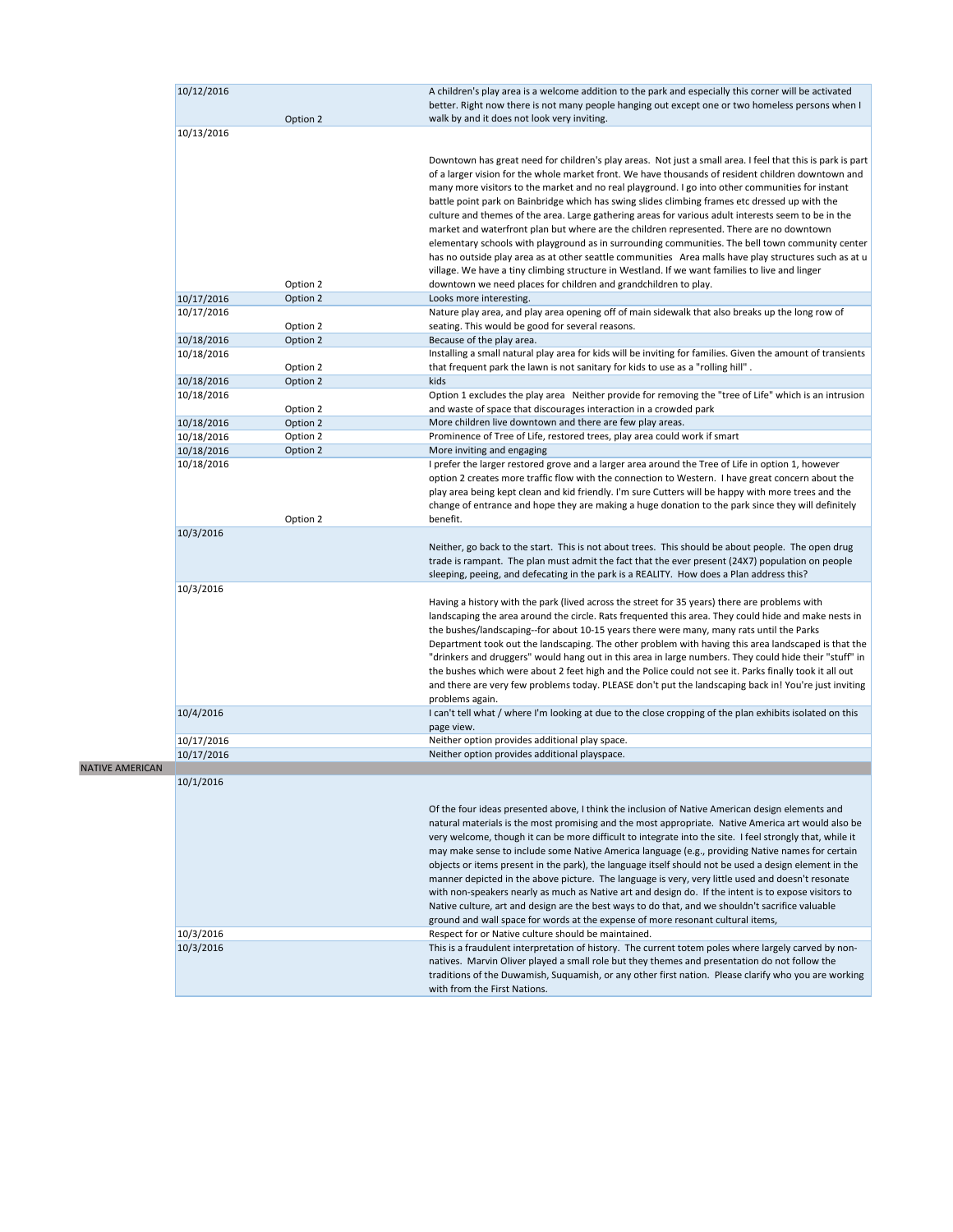| 10/3/2016                |                                                                                                                                                                                                                                                                                                                                                                                                                                                                                                                                                                                                                                                                                                                                                                                                                                                                                                                                                                                                                                                                                                                                                                                                                                                                                                                                                                                                                                                                                                                                                                                                                                   |
|--------------------------|-----------------------------------------------------------------------------------------------------------------------------------------------------------------------------------------------------------------------------------------------------------------------------------------------------------------------------------------------------------------------------------------------------------------------------------------------------------------------------------------------------------------------------------------------------------------------------------------------------------------------------------------------------------------------------------------------------------------------------------------------------------------------------------------------------------------------------------------------------------------------------------------------------------------------------------------------------------------------------------------------------------------------------------------------------------------------------------------------------------------------------------------------------------------------------------------------------------------------------------------------------------------------------------------------------------------------------------------------------------------------------------------------------------------------------------------------------------------------------------------------------------------------------------------------------------------------------------------------------------------------------------|
|                          | This is a fantastic place to honor both our Native American history and the the many tribes who live<br>on this land today. That this is called Native Park should be celebrated, but NOT with blueberry<br>bushes to help chronic inebriates! (perhaps a well-intentioned idea back in the 70's--but a<br>fundamentally racist one.) We should be honor the culture and art that generate pride and respect<br>and the desire to know more. For infrastructure, the ideas on this page are great. AND, please get rid<br>of the phony totems and replace with ones actually carved by Native Americans. This could be carved<br>on-site as an ongoing demonstration as a wonderful way to open the park after it's renovation and<br>then ceremonially erected when completed. We already have the example of the totem-carving at<br>Waterfront Park for the John T. Williams totem which was very successful and well received by all.<br>Allow space to support small scale programming (in addition to story telling) that keeps the character<br>of this park alive on a daily basis: e.g. carving demonstrations with information about the various<br>traditions and the opportunity to buy examples at designated booths in the Market; Native American<br>art design classes where people can learn about some of the traditional designs and try their hand at<br>drawing an example to take home; docent talks to teach about Seattle and Seattle history from a<br>Native American perspective; etc. Converting the covered structure to a more useable/flexible<br>element could serve to support these activities. |
| 10/3/2016                | Storytelling program would be a great option. Could a curved stepped area be cut into the west side<br>of the large knoll to seat people during the storytelling?                                                                                                                                                                                                                                                                                                                                                                                                                                                                                                                                                                                                                                                                                                                                                                                                                                                                                                                                                                                                                                                                                                                                                                                                                                                                                                                                                                                                                                                                 |
| 10/3/2016                | I am afraid that the culture that hangs out in the park would destroy this type of art, mainly with<br>graffiti                                                                                                                                                                                                                                                                                                                                                                                                                                                                                                                                                                                                                                                                                                                                                                                                                                                                                                                                                                                                                                                                                                                                                                                                                                                                                                                                                                                                                                                                                                                   |
| 10/3/2016                | Yes, for sure!                                                                                                                                                                                                                                                                                                                                                                                                                                                                                                                                                                                                                                                                                                                                                                                                                                                                                                                                                                                                                                                                                                                                                                                                                                                                                                                                                                                                                                                                                                                                                                                                                    |
| 10/3/2016                | I appreciate Native American culture and art and, in fact, collect NW and Alaskan Native American<br>baskets. Using Native American art, especially Coast Salish, is appropriate for the Pacific NW. That<br>said, I have had a strong connection to the Market for 50 years, since working at the Port of Seattle<br>during college and I have never heard Victor Steinbrueck Park referred to as Native Park except<br>during this renovation process. It's fine to use elements of Native American culture but I do not<br>believe there is such a strong connection between it and the park. A greater connection is between<br>the history of the Market and the park and I think that is getting overlooked or minimized.                                                                                                                                                                                                                                                                                                                                                                                                                                                                                                                                                                                                                                                                                                                                                                                                                                                                                                   |
| 10/3/2016                | I love all these ideas and agree that we must provide a welcoming space for our Native American<br>friends and their culture.                                                                                                                                                                                                                                                                                                                                                                                                                                                                                                                                                                                                                                                                                                                                                                                                                                                                                                                                                                                                                                                                                                                                                                                                                                                                                                                                                                                                                                                                                                     |
| 10/3/2016                | Great ideas. Frequent Native American story telling events and other events like hands-on crafts,<br>artistic displays, mini pow-wows and potlatches, could also increase the number of people visiting<br>the park and would make the space feel safer.                                                                                                                                                                                                                                                                                                                                                                                                                                                                                                                                                                                                                                                                                                                                                                                                                                                                                                                                                                                                                                                                                                                                                                                                                                                                                                                                                                          |
| 10/3/2016                | The first idea--Native American design, patterns, and natural materials--works much better in a park.<br>The other three are more museum-like, and therefore not appropriate.                                                                                                                                                                                                                                                                                                                                                                                                                                                                                                                                                                                                                                                                                                                                                                                                                                                                                                                                                                                                                                                                                                                                                                                                                                                                                                                                                                                                                                                     |
| 10/4/2016                | We should definitely keep and promote a native presence here.                                                                                                                                                                                                                                                                                                                                                                                                                                                                                                                                                                                                                                                                                                                                                                                                                                                                                                                                                                                                                                                                                                                                                                                                                                                                                                                                                                                                                                                                                                                                                                     |
| 10/4/2016                | There should be some information about the poles. Also, what about a rotating exhibit of<br>contemporary poles?                                                                                                                                                                                                                                                                                                                                                                                                                                                                                                                                                                                                                                                                                                                                                                                                                                                                                                                                                                                                                                                                                                                                                                                                                                                                                                                                                                                                                                                                                                                   |
| 10/4/2016                | I like Native American Art and Story Telling                                                                                                                                                                                                                                                                                                                                                                                                                                                                                                                                                                                                                                                                                                                                                                                                                                                                                                                                                                                                                                                                                                                                                                                                                                                                                                                                                                                                                                                                                                                                                                                      |
| 10/4/2016                | Everything you have mentioned is good. The more available, the better!!                                                                                                                                                                                                                                                                                                                                                                                                                                                                                                                                                                                                                                                                                                                                                                                                                                                                                                                                                                                                                                                                                                                                                                                                                                                                                                                                                                                                                                                                                                                                                           |
| 10/4/2016                | I would just ask this group to consider anew that there are many native Americans who are not<br>homeless. This has been a simplified and patronizing generalization that has bogged down the<br>conversation in Seattle about how to honor our predecessors and rightful owners of this land and<br>place. As long as this doesn't mean = there are no limits to the rights of homeless folks to occlude the<br>fair comfortable use by the full range of park visitors and surrounding neighborhood, then I am all for<br>a celebration here (assuming that it is considered appropriate and relevant by the native peoples who<br>are engaged in this process) of the true land owners and founders of culture of place.                                                                                                                                                                                                                                                                                                                                                                                                                                                                                                                                                                                                                                                                                                                                                                                                                                                                                                       |
| 10/5/2016                | Love it. Would love to see the language and story telling especially.                                                                                                                                                                                                                                                                                                                                                                                                                                                                                                                                                                                                                                                                                                                                                                                                                                                                                                                                                                                                                                                                                                                                                                                                                                                                                                                                                                                                                                                                                                                                                             |
| 10/6/2016                | Love it!                                                                                                                                                                                                                                                                                                                                                                                                                                                                                                                                                                                                                                                                                                                                                                                                                                                                                                                                                                                                                                                                                                                                                                                                                                                                                                                                                                                                                                                                                                                                                                                                                          |
| 10/6/2016                | I view this project as a tremendous opportunity to highlight Native culture. For me it is one of the<br>most important aspects of the project. Design, materials, language, art and events are all great<br>elements. Vending of Native goods as well. I would support incorporating "Native Park" somehow.                                                                                                                                                                                                                                                                                                                                                                                                                                                                                                                                                                                                                                                                                                                                                                                                                                                                                                                                                                                                                                                                                                                                                                                                                                                                                                                       |
| 10/8/2016                | Any of these concepts would be good for the park. What about the totem poles will they return after<br>the membrane is repaired? We like them.                                                                                                                                                                                                                                                                                                                                                                                                                                                                                                                                                                                                                                                                                                                                                                                                                                                                                                                                                                                                                                                                                                                                                                                                                                                                                                                                                                                                                                                                                    |
| 10/9/2016                | Although they are not "authentic", the original poles are beloved by all and must stay I like the idea<br>of words, perhaps the words for different things where they are - the local name for the sound where<br>we are looking at it, "tree", "seat", etc. Give us a chance to actually learn a little something                                                                                                                                                                                                                                                                                                                                                                                                                                                                                                                                                                                                                                                                                                                                                                                                                                                                                                                                                                                                                                                                                                                                                                                                                                                                                                                |
| 10/12/2016               | I dont' have strong feelings for or against                                                                                                                                                                                                                                                                                                                                                                                                                                                                                                                                                                                                                                                                                                                                                                                                                                                                                                                                                                                                                                                                                                                                                                                                                                                                                                                                                                                                                                                                                                                                                                                       |
| 10/12/2016<br>10/12/2016 | Looks great. Some display of native history in Seattle is helpful for visitors.<br>The totems are silly - they aren't even made by actual native Americans. We should have spaces and<br>programing for actual local native activities such as carvings and resources on site for those who want<br>to partake is such activities to do so. I think we can also use materials as that reflect that culture<br>within the functional design - moving away from non-funtional artwork that becomes outdated.                                                                                                                                                                                                                                                                                                                                                                                                                                                                                                                                                                                                                                                                                                                                                                                                                                                                                                                                                                                                                                                                                                                        |
| 10/13/2016               | Play areas can integrate culture in many ways                                                                                                                                                                                                                                                                                                                                                                                                                                                                                                                                                                                                                                                                                                                                                                                                                                                                                                                                                                                                                                                                                                                                                                                                                                                                                                                                                                                                                                                                                                                                                                                     |
| 10/17/2016               | Thoughtfully integrate Native American design with play equipment and hardscape treatment.                                                                                                                                                                                                                                                                                                                                                                                                                                                                                                                                                                                                                                                                                                                                                                                                                                                                                                                                                                                                                                                                                                                                                                                                                                                                                                                                                                                                                                                                                                                                        |
| 10/17/2016               | your pictures are great, sadly that is just not the way it is                                                                                                                                                                                                                                                                                                                                                                                                                                                                                                                                                                                                                                                                                                                                                                                                                                                                                                                                                                                                                                                                                                                                                                                                                                                                                                                                                                                                                                                                                                                                                                     |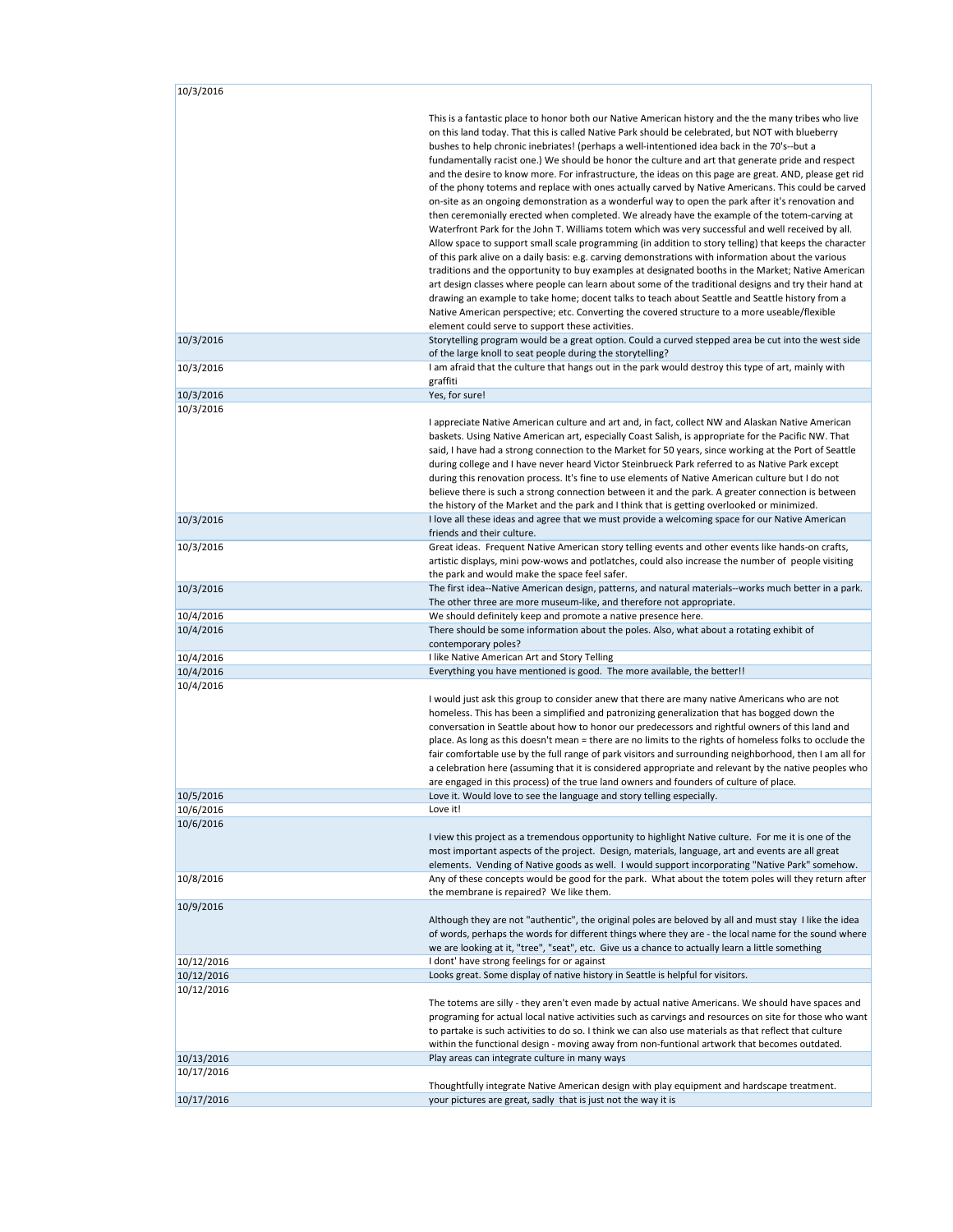|                    | 10/17/2016 | My guests and I have enjoyed meeting the native woodcarvers that sometimes sit and work at the<br>park, and also enjoy the occasional drum circle. Making the park more welcoming to native people<br>and displays of culture would be highly desirable.                                                                                                                                                                                                                                                                                                                                                                                                                                                                                                                                                                                                                                                                                                                  |
|--------------------|------------|---------------------------------------------------------------------------------------------------------------------------------------------------------------------------------------------------------------------------------------------------------------------------------------------------------------------------------------------------------------------------------------------------------------------------------------------------------------------------------------------------------------------------------------------------------------------------------------------------------------------------------------------------------------------------------------------------------------------------------------------------------------------------------------------------------------------------------------------------------------------------------------------------------------------------------------------------------------------------|
|                    | 10/18/2016 | Native American culture needs to be an integral part of the design, not something that is added<br>afterward. The original design accomplished this very well.                                                                                                                                                                                                                                                                                                                                                                                                                                                                                                                                                                                                                                                                                                                                                                                                            |
|                    | 10/18/2016 | Incorporating a lot of wood or metal (not engraved concrete) native American art would be great.                                                                                                                                                                                                                                                                                                                                                                                                                                                                                                                                                                                                                                                                                                                                                                                                                                                                          |
|                    | 10/18/2016 | I would encourage the native American design influence to be modern contemporary in approach and<br>application. Not "museum like" or focused on historical use (i.e. totem poles). A good individual to<br>engage with the Native Community is Louie Gong. He is a native artist and owner of PPM business 8th                                                                                                                                                                                                                                                                                                                                                                                                                                                                                                                                                                                                                                                           |
|                    | 10/18/2016 | Generation. He's very creative and could provide design ideas.<br>good ideas - but probably not appropriate to add more 3-d sculptures - words, patterns and stories<br>are non-objective more respective of the local culture.                                                                                                                                                                                                                                                                                                                                                                                                                                                                                                                                                                                                                                                                                                                                           |
|                    | 10/18/2016 | I fully support and encourage more recognition of Native American Culture in the park                                                                                                                                                                                                                                                                                                                                                                                                                                                                                                                                                                                                                                                                                                                                                                                                                                                                                     |
|                    | 10/18/2016 | Strongly support efforts to integrate Native American representation.                                                                                                                                                                                                                                                                                                                                                                                                                                                                                                                                                                                                                                                                                                                                                                                                                                                                                                     |
|                    | 10/18/2016 | Strengthen the Native art and culture component. Be forward thinking about it and positive.                                                                                                                                                                                                                                                                                                                                                                                                                                                                                                                                                                                                                                                                                                                                                                                                                                                                               |
|                    | 10/18/2016 | Yes Yes and Yes! Let's honor our history as we build on top of it!                                                                                                                                                                                                                                                                                                                                                                                                                                                                                                                                                                                                                                                                                                                                                                                                                                                                                                        |
|                    | 10/18/2016 | Art is good, native art is better.                                                                                                                                                                                                                                                                                                                                                                                                                                                                                                                                                                                                                                                                                                                                                                                                                                                                                                                                        |
|                    | 10/18/2016 | Yes and YES! And let's make sure this art is inspired by and made by local natives - perhaps even<br>many of the talented native artists who frequent the park. This is a story that will be told, and re-told -<br>let's make sure this is a story this community can be proud of.                                                                                                                                                                                                                                                                                                                                                                                                                                                                                                                                                                                                                                                                                       |
| <b>FURNISHINGS</b> |            |                                                                                                                                                                                                                                                                                                                                                                                                                                                                                                                                                                                                                                                                                                                                                                                                                                                                                                                                                                           |
|                    | 10/1/2016  | I think all of the above are good, cost-effective ideas. I especially like the idea of capping the guardrail<br>in a way that makes it possible to have a simple meal while standing and staring west.                                                                                                                                                                                                                                                                                                                                                                                                                                                                                                                                                                                                                                                                                                                                                                    |
|                    | 10/2/2016  | Can the area be less "rocky cement" - very harsh looking - both seating and ground. Maybe<br>increased textures - even smooth cement or with colors to brighten the area. Do not think there is<br>need for shade as small area and most visitors stay for short durations. Also prevents sightlines and<br>openness.                                                                                                                                                                                                                                                                                                                                                                                                                                                                                                                                                                                                                                                     |
|                    | 10/3/2016  | Folks, the question really deals with trivial issues. Please note the presence of 24X7 campers in the<br>first photo. What is the difference if the benches have arm rests? Address the actual use of the<br>Pergola. Install benches that can be folded up at night like the have installed in the Pergola across the<br>street. This reduces the 24X7 campers from illegal use of VSP. VSP is supposed to be closed from 10<br>PM-6AM. How does your plan address this?                                                                                                                                                                                                                                                                                                                                                                                                                                                                                                 |
|                    | 10/3/2016  | Keep most benches and add arm rests to help elderly sitters and keep an more orderly use of that<br>seating. Remove the rigid picnic tables and stools, which dominate the use of space without allowing<br>any flexibility of use, and replace with moveable furnishings. It is a crowded park much of the time<br>and flexibility is needed to support varying uses that could better celebrate the history and culture of<br>this park as well as its fabulous location. These uses should be able to shift from activities such as<br>musical performances, sketching or painting classes, Native American story telling, dancing, and<br>carving demonstrations, to families being able to sit together to enjoy a brown bag lunch and<br>individuals feeling comfortable to sit alone and enjoy the view with their coffee and book. Moveable<br>furniture allows for these minor but critical shifts in use. Crowded benches and rigid picnic furniture<br>do not. |
|                    | 10/3/2016  |                                                                                                                                                                                                                                                                                                                                                                                                                                                                                                                                                                                                                                                                                                                                                                                                                                                                                                                                                                           |
|                    |            | Flexible seating is desired for different size groups or one individual. Shelf along guardrail good option<br>for gazing out to the view. It makes it a better place to stop for a while.                                                                                                                                                                                                                                                                                                                                                                                                                                                                                                                                                                                                                                                                                                                                                                                 |
|                    | 10/3/2016  | Chairs and tables (metal) are better for being able to clean and also control during the fall and winter<br>months                                                                                                                                                                                                                                                                                                                                                                                                                                                                                                                                                                                                                                                                                                                                                                                                                                                        |
|                    | 10/3/2016  | I'm not sure the movable furniture is realistic. Who is going to maintain it? How often will it have to<br>be replaced?                                                                                                                                                                                                                                                                                                                                                                                                                                                                                                                                                                                                                                                                                                                                                                                                                                                   |
|                    | 10/3/2016  | It's nice to have lots of options especially since a large part of the park is taken up by homeless people<br>it's nice to have enough seating for us to stop and enjoy lunch/snack                                                                                                                                                                                                                                                                                                                                                                                                                                                                                                                                                                                                                                                                                                                                                                                       |
|                    | 10/3/2016  | Movable tables and chairs will be gone in a week.                                                                                                                                                                                                                                                                                                                                                                                                                                                                                                                                                                                                                                                                                                                                                                                                                                                                                                                         |
|                    | 10/3/2016  | Arm rests on the benches and a guardrail shelf are good ideas. The existing tables and seating,<br>combined with the unappealing surfaces on which they sit, are sterile, not attractive, and not used<br>very often. A more natural combination of elements, together with the additional sizes, shapes, and<br>configurations, would be a better solution. Movable tables and chairs will just lead to a big mess.                                                                                                                                                                                                                                                                                                                                                                                                                                                                                                                                                      |
|                    | 10/4/2016  | All of the above. The movable tables and chairs have worked great in Occidental Park.                                                                                                                                                                                                                                                                                                                                                                                                                                                                                                                                                                                                                                                                                                                                                                                                                                                                                     |
|                    | 10/4/2016  | Having a picnic from provisions bought in the market seems the obvious primary use case for the<br>park. What best enables that behavior? Probably the movable furnishings.                                                                                                                                                                                                                                                                                                                                                                                                                                                                                                                                                                                                                                                                                                                                                                                               |
|                    | 10/4/2016  | I like the guardrails. I love the color that the movable furnishings bring to the area. I think it's<br>pointless to add arm rests to the benches (waste of money).                                                                                                                                                                                                                                                                                                                                                                                                                                                                                                                                                                                                                                                                                                                                                                                                       |
|                    | 10/4/2016  | Movable furnishings a good idea. BEST IDEA: guardrail shelf to look out over water.                                                                                                                                                                                                                                                                                                                                                                                                                                                                                                                                                                                                                                                                                                                                                                                                                                                                                       |
|                    | 10/4/2016  | Arm rests are helpful. However, if they are spaced closely along the benches it will make it impossible<br>for anyone to recline, thereby taking away the opportunity for resting. The guardrail shelf is a good<br>idea. Table and seating as described are good. Flexible seating is a nice idea if there is a managed way<br>of keeping the seating in good condition and easily available.                                                                                                                                                                                                                                                                                                                                                                                                                                                                                                                                                                            |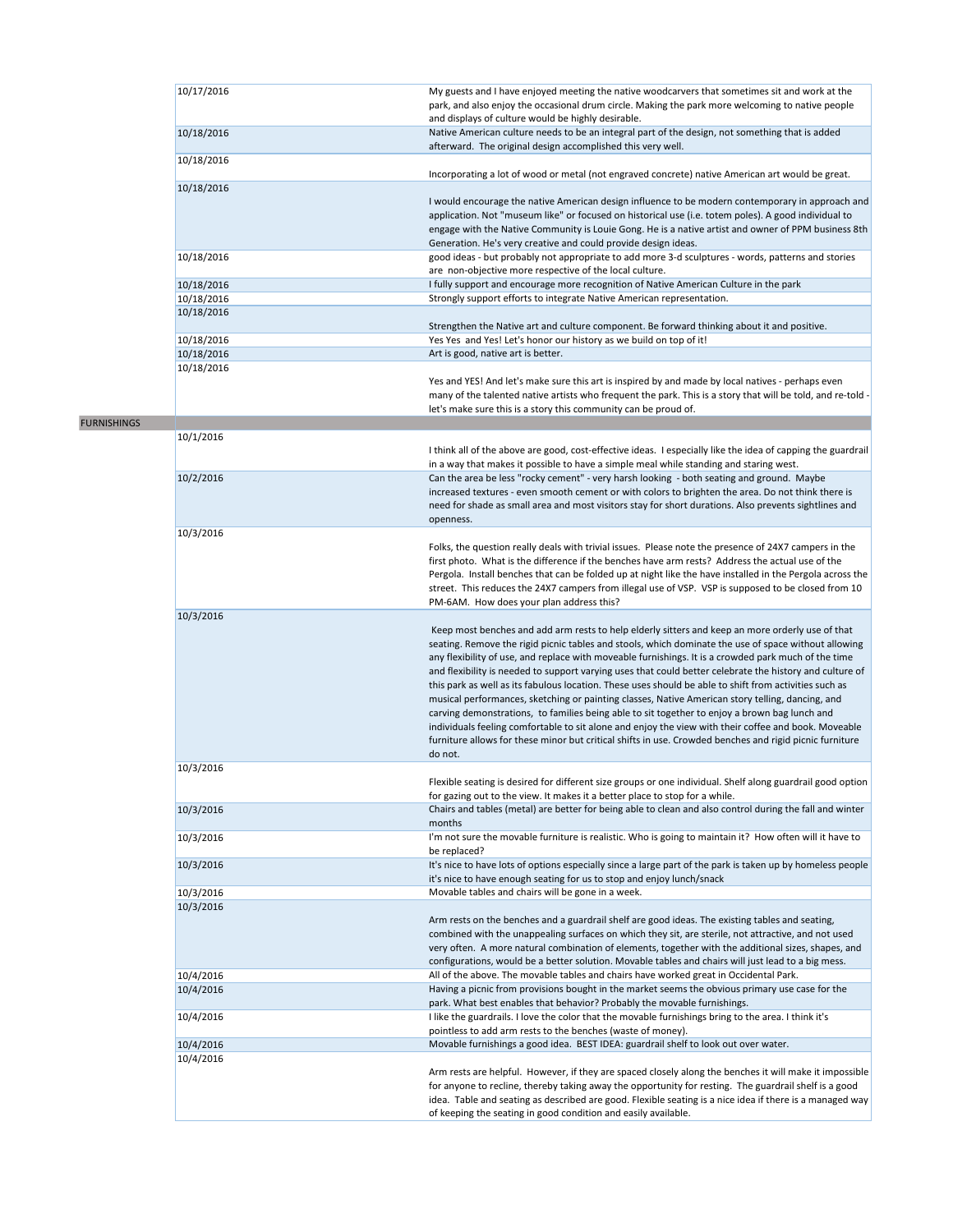|            | Movable furnishings, please. Anything to lighten up, open up, and animate the feeling of this park         |
|------------|------------------------------------------------------------------------------------------------------------|
| 10/4/2016  | would be a positive. Heavy looking and over scaled elements, while on-trend during the original            |
|            | design period, have proven to be difficult to design and site in a way that successfully invites broad     |
|            | range of users and usage over time.                                                                        |
|            |                                                                                                            |
| 10/4/2016  | Variety of seating types is great.                                                                         |
| 10/5/2016  | These are all good ideas. I especially like the addition of movable furniture.                             |
| 10/6/2016  | Not benches. That will invite homeless problems. I like the wooden stools.                                 |
| 10/6/2016  | love the idea of adding movable tables and chairs to help with positive activation.                        |
| 10/8/2016  | I like all with the exception of the movable furnishings. That's too much.                                 |
| 10/8/2016  | All of these would be good improvements for the better use of visitors to the park.                        |
| 10/9/2016  | Absolutely positively do not put "arm rests" in the middle of the benches!                                 |
| 10/10/2016 | The guardrail is a brilliant idea!                                                                         |
| 10/11/2016 |                                                                                                            |
|            | Love the guardrail shelf idea. Not so big on the idea of adding moveable tables and chairsthis space       |
|            | is already so crowded and frenetic; I think truly open open space should be the focus.                     |
| 10/11/2016 | Modernize the furniture. More flexibility in the design. Look at examples from False Creek park in         |
|            | Vancouver, B.C. Fun, experimental, innovative, creative.                                                   |
|            |                                                                                                            |
| 10/12/2016 | I don't find the exisitng tables and seating particularly inviting to use -- its nice that their custom to |
|            | this place but not inviting.                                                                               |
| 10/12/2016 | The current furnishing is not comfortable at all, except the long benches along the lawn. So I end up      |
|            | having lunch on those long benches and avoid the others. I would remove the current concrete               |
|            | picknick tables and seats and replace them with moveable furniture that will also add more color and       |
|            | livelyness to the park                                                                                     |
| 10/12/2016 |                                                                                                            |
|            | I work for the Downtown Seattle Association and our flexible seating has been very well received. I        |
|            | also think a guard rail shelf would be great as well as a space for group seating. Movable furniture is    |
|            |                                                                                                            |
|            | nice because it can more easily be replaced as it needs care and can accommodate a wider number of         |
|            | uses and moved out of the way for larger events.                                                           |
| 10/17/2016 | Integrate play equipment with furnishings.                                                                 |
| 10/17/2016 | mostly the homeless people use the tables and most of the benches on the weekends, the                     |
|            | protestors take up the front park benches with their flyers                                                |
| 10/17/2016 |                                                                                                            |
|            | when I used to work downtown I would go here a lot to eat lunch. Sitting was always a challenge to         |
|            | get when lawn was damp. wall worked good for sitting. Maximize sitting or like shelf too                   |
| 10/17/2016 | I like all of these ideas, especially addition of moveable furniture and the guardrail shelf.              |
| 10/18/2016 | I like that the design of the original tables and seating will be retained. The biggest issue over the     |
|            |                                                                                                            |
|            | years has been maintenance. Part of the levy should go to a maintenance endowment to keep the              |
|            | wood and other materials in good shape over the years.                                                     |
| 10/18/2016 | I like all the ideas. The supplemental seating has been a big success at Westlake and Occidental Park      |
|            | and I strongly support adding more of this here.                                                           |
| 10/18/2016 | Movable furnishings only make sense if they are locked up at night.                                        |
| 10/18/2016 |                                                                                                            |
|            | Due to large transient population that frequents park you'll want to design furnishings that               |
|            | discourage sleeping and vandalism. Existing furniture is heavily "etched" with initials and carvings.      |
|            | Constructing or surfacing furnishings with stone or metal material could work to minimize vandalism.       |
| 10/18/2016 |                                                                                                            |
|            |                                                                                                            |
|            |                                                                                                            |
|            | Guardrail shelves, if provided, need to be cambered/ canted at 10 to 15 degrees to prevent accidental      |
|            | spills and objects falling off to the west. Movable tables and chairs are best and should be added A       |
|            | bit more ADA compliance on seating and tables is needed                                                    |
| 10/18/2016 | Like arm rests                                                                                             |
| 10/18/2016 | Excellent                                                                                                  |
| 10/18/2016 |                                                                                                            |
|            |                                                                                                            |
|            | The stationary stools have always been a struggle for me, and my family (kids with strollers, kids on      |
|            | laps, older adults with less flexibility getting on and around the stools). Would love to see a design     |
|            | without these, in favor of more movable options (if at all possible).                                      |
|            |                                                                                                            |
| 10/1/2016  | I agree that the current lighting in adequate and results in unsafe conditions. All of the above           |
|            | suggestions would be helpful.                                                                              |
| 10/3/2016  | more is better                                                                                             |
| 10/3/2016  |                                                                                                            |
|            | The presentation does more to confuse than to illuminate (no pun intended). For example the                |
|            | presentation on Supplemental lighting is difficult to understand. Finally, SP&R does not maintain the      |
|            | present lighting, why is the public supposed to believe they will do so in the future. The 24X7            |
|            | camplers continually disconnect the current lighting. What will be done to address this?                   |
|            |                                                                                                            |
| 10/3/2016  | lighting should be soft and spread throughout the park. This should be a lovely and safe-feeling place     |
|            | to enter after dark to enjoy the moon and the stars and the night view.                                    |
| 10/3/2016  | Sounds thoughtfully selected.                                                                              |
| 10/3/2016  | no comment                                                                                                 |
| 10/3/2016  | The bollard lighting does not provide enough lighting where as the other two options do                    |
| 10/3/2016  | Yes, it's important that the park should be well lit but not glaring. Light should be directed downward    |
|            | to illuminate the park. Well lit park will promote safety.                                                 |
| 10/3/2016  | lighting is essential, and make it vandal proof                                                            |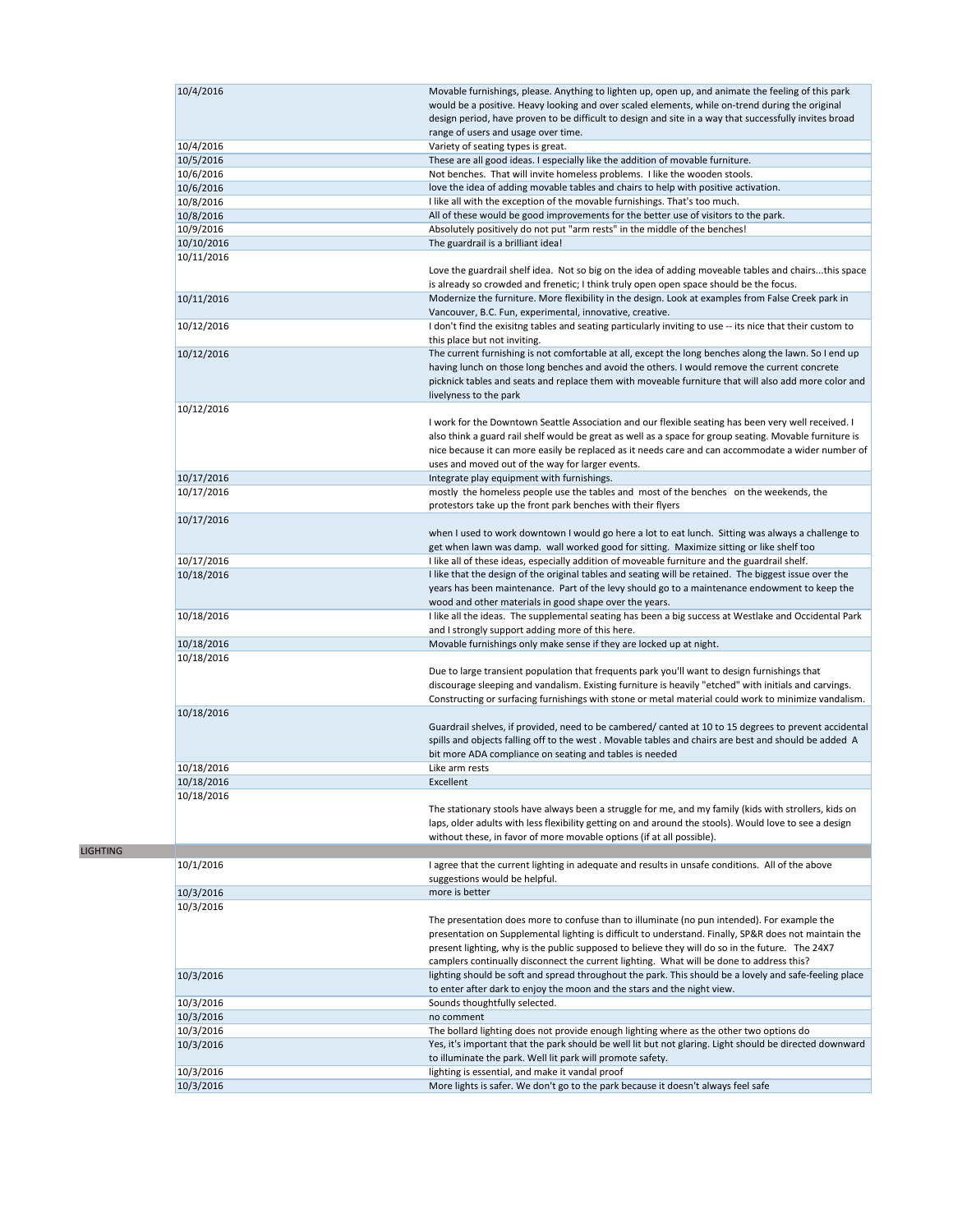|                          | Even lighting would help considerably to make the space feel safer, and would help to reduce illicit                                                                                                                                                                                                                                                                                                                                                                                                        |
|--------------------------|-------------------------------------------------------------------------------------------------------------------------------------------------------------------------------------------------------------------------------------------------------------------------------------------------------------------------------------------------------------------------------------------------------------------------------------------------------------------------------------------------------------|
|                          | activity. All areas, including the lawn, need to be evenly light and shadowy areas should be                                                                                                                                                                                                                                                                                                                                                                                                                |
|                          | minimized if not eliminated. LED lighting is a good choice in that it has a more natural color rendition                                                                                                                                                                                                                                                                                                                                                                                                    |
|                          | than other lighting types.                                                                                                                                                                                                                                                                                                                                                                                                                                                                                  |
| 10/3/2016                | The new ideas are all terrific and much needed.                                                                                                                                                                                                                                                                                                                                                                                                                                                             |
| 10/4/2016                | These all seem like good solutions.                                                                                                                                                                                                                                                                                                                                                                                                                                                                         |
| 10/4/2016                | I live across the street, so I appreciate the change to lights that are shielded on top.                                                                                                                                                                                                                                                                                                                                                                                                                    |
| 10/4/2016                | there shouldn't be any dark spots                                                                                                                                                                                                                                                                                                                                                                                                                                                                           |
| 10/4/2016                | This design looks appealing as well as practical.                                                                                                                                                                                                                                                                                                                                                                                                                                                           |
| 10/4/2016                | I would not be a slave to the original design here. Lighting technology (and knowledge of urban space                                                                                                                                                                                                                                                                                                                                                                                                       |
|                          | and sightlines) have evolved so much since then. Lighting can be simply about the light effect rather                                                                                                                                                                                                                                                                                                                                                                                                       |
|                          | than a tectonic mass/heavy object. Please bring some happy urbanism to this space at night -- even in                                                                                                                                                                                                                                                                                                                                                                                                       |
|                          | contrast with retaining some of the heavy earthen feel of day -- by allowing the lighting to be fine                                                                                                                                                                                                                                                                                                                                                                                                        |
|                          |                                                                                                                                                                                                                                                                                                                                                                                                                                                                                                             |
|                          | textured, human/urban scaled rather than heavy sculpture, market-like, warm,                                                                                                                                                                                                                                                                                                                                                                                                                                |
|                          | twinkling/sparklingit may be the best venue politically/historically for lightening up the feeling of                                                                                                                                                                                                                                                                                                                                                                                                       |
|                          | the space and truly making it feel like an extension of the fine textures and fine scaled atmosphere of                                                                                                                                                                                                                                                                                                                                                                                                     |
|                          | the market.                                                                                                                                                                                                                                                                                                                                                                                                                                                                                                 |
| 10/5/2016                | Great suggestions!                                                                                                                                                                                                                                                                                                                                                                                                                                                                                          |
| 10/6/2016                | Love it!                                                                                                                                                                                                                                                                                                                                                                                                                                                                                                    |
| 10/6/2016                | Lighting is critical. Sounds like you are heading in a good direction.                                                                                                                                                                                                                                                                                                                                                                                                                                      |
| 10/8/2016                | nice - thanks for considering and preventing too much uplighting that would be really bothersome for                                                                                                                                                                                                                                                                                                                                                                                                        |
|                          | neighbors and would further pollute the sky                                                                                                                                                                                                                                                                                                                                                                                                                                                                 |
|                          |                                                                                                                                                                                                                                                                                                                                                                                                                                                                                                             |
| 10/8/2016                |                                                                                                                                                                                                                                                                                                                                                                                                                                                                                                             |
|                          | As an owner of property directly across from the Park the lighting must be good for people who want                                                                                                                                                                                                                                                                                                                                                                                                         |
|                          | to visit at night (a feeling of security) but also where does the light travel to for us who live across the                                                                                                                                                                                                                                                                                                                                                                                                |
|                          | street. The pole light at the Northwest corner that has not been working for some time is good for                                                                                                                                                                                                                                                                                                                                                                                                          |
|                          | us. Because the light shines into our living and dinning room. When it was working we had to put a                                                                                                                                                                                                                                                                                                                                                                                                          |
|                          | pillow in our living room window to block the brightness that entered our home. We see the lighting                                                                                                                                                                                                                                                                                                                                                                                                         |
|                          | in the picture of the covered area as also coming into our home. The direction of the lighting must be                                                                                                                                                                                                                                                                                                                                                                                                      |
|                          | DOWN. The long stretch of the western wall overlook with all the lights in the picture above we                                                                                                                                                                                                                                                                                                                                                                                                             |
|                          | believe would also add to the light entering our home. We suggest testing different designs in the                                                                                                                                                                                                                                                                                                                                                                                                          |
|                          | park before any final decision is made.                                                                                                                                                                                                                                                                                                                                                                                                                                                                     |
| 10/11/2016               | Reduce glare with new lighting. Rail lighting is great. Consider ideas for making lighting playful and                                                                                                                                                                                                                                                                                                                                                                                                      |
|                          | interactive.                                                                                                                                                                                                                                                                                                                                                                                                                                                                                                |
|                          |                                                                                                                                                                                                                                                                                                                                                                                                                                                                                                             |
| 10/12/2016               | See if a colorful or artistic light feature can be provided in the park.                                                                                                                                                                                                                                                                                                                                                                                                                                    |
| 10/12/2016               | Ground plane lighting is lovely, the park is also a great place to take in the city view around you. It                                                                                                                                                                                                                                                                                                                                                                                                     |
|                          | would be nice to not have so much above light pollution.                                                                                                                                                                                                                                                                                                                                                                                                                                                    |
| 10/13/2016               |                                                                                                                                                                                                                                                                                                                                                                                                                                                                                                             |
|                          | More lighting is great but in all honesty, I would not walk into that park at night at the moment.                                                                                                                                                                                                                                                                                                                                                                                                          |
|                          | When the entire waterfront is changed this may become a main well used route to water and back                                                                                                                                                                                                                                                                                                                                                                                                              |
| 10/17/2016               | dangerous ground walking in the park at night, people cannot see the holes that were made by bored                                                                                                                                                                                                                                                                                                                                                                                                          |
|                          | people during the day. Lawsuit potential                                                                                                                                                                                                                                                                                                                                                                                                                                                                    |
| 10/18/2016               | The lighting needs to remain subtle.                                                                                                                                                                                                                                                                                                                                                                                                                                                                        |
| 10/18/2016               | All looks good. Would suggest that there be the ability to adjust lighting after the Park is complete.                                                                                                                                                                                                                                                                                                                                                                                                      |
|                          | Criminal activity is likely to happen in the darker spots and designers may not anticipate all the                                                                                                                                                                                                                                                                                                                                                                                                          |
|                          | lighting needs.                                                                                                                                                                                                                                                                                                                                                                                                                                                                                             |
|                          | Very needed to discourage illicit drug use and improve public safety = top priority.                                                                                                                                                                                                                                                                                                                                                                                                                        |
| 10/18/2016               |                                                                                                                                                                                                                                                                                                                                                                                                                                                                                                             |
| 10/18/2016               |                                                                                                                                                                                                                                                                                                                                                                                                                                                                                                             |
|                          | Supplemental lighting as shown is a very good idea, Light poles should have fixtures which do not                                                                                                                                                                                                                                                                                                                                                                                                           |
|                          | create glare or view interference from across the street (peds/businesses/residents)                                                                                                                                                                                                                                                                                                                                                                                                                        |
|                          |                                                                                                                                                                                                                                                                                                                                                                                                                                                                                                             |
|                          |                                                                                                                                                                                                                                                                                                                                                                                                                                                                                                             |
|                          |                                                                                                                                                                                                                                                                                                                                                                                                                                                                                                             |
| 10/18/2016               |                                                                                                                                                                                                                                                                                                                                                                                                                                                                                                             |
|                          | Park lighting has at times been quite a contentious issue between adjacent neighbors & the Parks                                                                                                                                                                                                                                                                                                                                                                                                            |
|                          |                                                                                                                                                                                                                                                                                                                                                                                                                                                                                                             |
|                          | for adjacent neighbors facing the park. The original fixtures were problematic but since they had                                                                                                                                                                                                                                                                                                                                                                                                           |
|                          | relatively low output levels the neighbors were able to cope with them. In 2007, Parks replaced                                                                                                                                                                                                                                                                                                                                                                                                             |
|                          | them with higher intensity fixtures. We requested assistance from Victoria Schoenburg, which                                                                                                                                                                                                                                                                                                                                                                                                                |
|                          | resulted in 'shielding' being added to the top of the fixtures. This was a considerable improvement                                                                                                                                                                                                                                                                                                                                                                                                         |
|                          | and was accepted by the neighborhood, but the un-shielded lower half of the globes still result in                                                                                                                                                                                                                                                                                                                                                                                                          |
|                          | unnecessary and unpleasant levels of light being directed upward toward surrounding neighbors.                                                                                                                                                                                                                                                                                                                                                                                                              |
|                          |                                                                                                                                                                                                                                                                                                                                                                                                                                                                                                             |
|                          |                                                                                                                                                                                                                                                                                                                                                                                                                                                                                                             |
|                          | safety benefit of neighbors having "eyes on the park", lighting fixtures should not impede visibility                                                                                                                                                                                                                                                                                                                                                                                                       |
|                          | into the park at night. Light should be directed where it's needed and no-where else. This is not a                                                                                                                                                                                                                                                                                                                                                                                                         |
|                          | petty concern and the possibility that we might confine VSP's re-design to 19th century technology                                                                                                                                                                                                                                                                                                                                                                                                          |
|                          | [globe-type fixtures] should be unthinkable. There is much written on the topic of light pollution;                                                                                                                                                                                                                                                                                                                                                                                                         |
|                          | here's a good starting place: International Dark Sky Association. The "Bent w/ upward shielding"                                                                                                                                                                                                                                                                                                                                                                                                            |
|                          |                                                                                                                                                                                                                                                                                                                                                                                                                                                                                                             |
|                          | providing light where it's wanted and not spraying it out to places where it's unwelcome. Lastly,                                                                                                                                                                                                                                                                                                                                                                                                           |
|                          |                                                                                                                                                                                                                                                                                                                                                                                                                                                                                                             |
|                          |                                                                                                                                                                                                                                                                                                                                                                                                                                                                                                             |
|                          | All lighting must be experienced as pleasing to a night-time experience without diminishing the fact                                                                                                                                                                                                                                                                                                                                                                                                        |
|                          | that it's actually night-time $\hat{a} \in \{$                                                                                                                                                                                                                                                                                                                                                                                                                                                              |
| 10/18/2016               |                                                                                                                                                                                                                                                                                                                                                                                                                                                                                                             |
|                          | Make sure it is durable. Miscreants may walk there at night with hammers and baseball bats.                                                                                                                                                                                                                                                                                                                                                                                                                 |
| 10/18/2016<br>10/18/2016 | Department. The Post Top/Globe fixtures are notorious light polluters and are extremely unpleasant<br>From both quality-of-life considerations for neighbors adjacent to the park and to support the public-<br>fixture, which appeared in other Walker Macy presentations, appears to be the most ideal option for<br>light intensity levels should only be high enough to achieve light-level goals and absolutely no higher.<br>Don't have the lighting overwhelm the nighttime view<br>Friendly safety. |

**CONNECTION**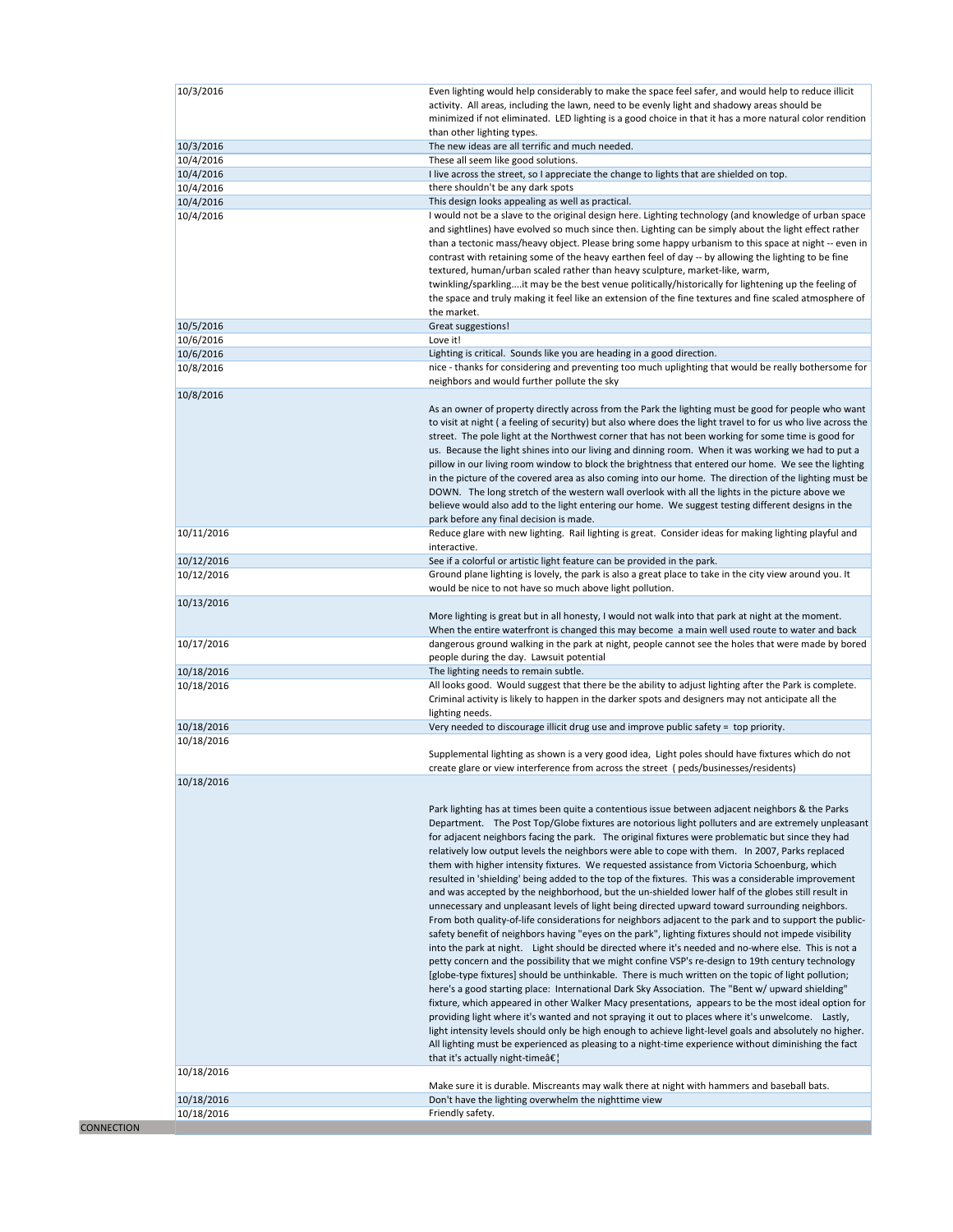| 10/3/2016                | Option 1             | It is really important that this area have a clear path. People congregate here and paths could easily<br>be blocked if they are integrated into seating.                                                |
|--------------------------|----------------------|----------------------------------------------------------------------------------------------------------------------------------------------------------------------------------------------------------|
|                          |                      | It seems more open from the park to Marketfront. Option 2 seems as if folks have to thread their way                                                                                                     |
|                          |                      | through fixed furnishings to access Marketfront. I'm not sure why the fixed furnishing area has to be                                                                                                    |
| 10/3/2016                | Option 1             | so blocked off between the park and Marketfront.                                                                                                                                                         |
| 10/4/2016                | Option 1             | Make the Market Front more of a space                                                                                                                                                                    |
| 10/4/2016                | Option 1             | appears to be a clearer, cleaner way with wider spacing among the fixed furniture.                                                                                                                       |
| 10/10/2016               | Option 1             | The direct connection seems like a great way to keep all areas of the park accessible to everyone.                                                                                                       |
|                          |                      |                                                                                                                                                                                                          |
|                          |                      | Option 1 is better as the ped connection in option 2 is an afterthought. However in option 1 the<br>picknick area should also be connected to the ped walkway to the South: remove the low wall at least |
|                          |                      | for part of it so there is connection there. For better flow, I would cut off the the South East corner of                                                                                               |
|                          |                      | the picknick/gathering area by a slightly diagonal angle and completely open it up: no walls. You                                                                                                        |
|                          |                      | actually may want to think ahead: what if this connection becomes so popular in the futurre when                                                                                                         |
|                          |                      | the waterfront is finished? The ped. connection in option 1 may be too cramped. To avoid an                                                                                                              |
|                          |                      | expensive redesign in the future (and another long public process), I would create walls/ dividers that                                                                                                  |
|                          |                      | are flexible (wood - not concrete) so the design can be adjusted on the long term: this is called                                                                                                        |
| 10/12/2016<br>10/17/2016 | Option 1<br>Option 1 | adaptive design and it makes a lot of sense in changing cities.<br>I like the walkway.                                                                                                                   |
|                          |                      | The circulation up from the waterfront needs to be a continuous path not simply leading into the                                                                                                         |
|                          |                      | park. The first option continues the circulation up into the market, to Western Ave, and to a small                                                                                                      |
|                          |                      | connection into the park. The second option seems that the grand destination is the park, and that                                                                                                       |
|                          |                      | would provide too much traffic to an otherwise relaxed park setting. Option 2 completely changes                                                                                                         |
| 10/18/2016               | Option 1             | the character of the park.                                                                                                                                                                               |
|                          |                      | There should be strong separation between park activity zones and those in MarkeFront - different                                                                                                        |
|                          |                      | hours and different user groups are likely. Option 1 creates a lower profile cross connection which                                                                                                      |
| 10/18/2016               | Option 1             | maintains a separate identity for the two spaces<br>I like the benches along the edge of the grass area and the ability to pass through the area. I don't like                                           |
| 10/18/2016               | Option 1             | the configuration of the fixed furniture in option 2.                                                                                                                                                    |
|                          |                      | I prefer Option 2 because I think it will enhance circulation between MarketFront and VS park, as well                                                                                                   |
|                          |                      | as within VS park itself. I think that circulation is key to keeping both facilities clean, safe, and                                                                                                    |
| 10/1/2016                | Option 2             | welcoming for all users.                                                                                                                                                                                 |
| 10/3/2016                | Option 2             | park needs more activation. shouldn't feel like a homeless encampment                                                                                                                                    |
|                          |                      | I enjoy it appearing to blend into the green space. With option 1 the seating looked out of place all by                                                                                                 |
| 10/3/2016                | Option 2             | its self.<br>Allows a more natural and intuitive flow. Many will just climb over the wall rather than go around, I                                                                                       |
|                          |                      | think. Blocking off the seating area, and including fixed furniture is too rigid and controlling for a                                                                                                   |
|                          |                      | space that is so much more heavily used than it was when this space was first designed. I advocate                                                                                                       |
|                          |                      | for getting rid of the dividing wall on the north end of the seating area as well. Moveable furniture                                                                                                    |
|                          |                      | can create a sense of space without rigid walls. Note the moveable tables and chairs place along the                                                                                                     |
|                          |                      | sidewalk at Waterfront Park. This is a crowded thoroughfare, but the tables are well used and nice to                                                                                                    |
| 10/3/2016                | Option 2             | sit at.                                                                                                                                                                                                  |
| 10/3/2016                | Option 2             | I like the informal aspect of the furniture placement. Seems more like a gathering place. Encourages<br>meandering. The strait path is boring and sterile looking.                                       |
|                          |                      | Les walls is better for less hiding spots, ramps are better for access to parks upper and lower areas,                                                                                                   |
|                          |                      | movable furnishing are better for reduced visitors and for events that are large in scale, such as                                                                                                       |
| 10/3/2016                | Option 2             | dancing after dark.                                                                                                                                                                                      |
| 10/3/2016                | Option 2             | I like having a little more seating and it's moveable                                                                                                                                                    |
| 10/3/2016                | Option 2             | direct access to marketfront                                                                                                                                                                             |
| 10/3/2016                | Option 2             | More open views. Expanded seating options promote more use.                                                                                                                                              |
|                          |                      | I strongly prefer option 2. It does a much better job of integrating the park and Marketfront. It<br>would be a shame not to take advantage of this opportunity as the entire waterfront is redeveloped  |
| 10/3/2016                | Option 2             | in ways not foreseen when the park was built.                                                                                                                                                            |
|                          |                      |                                                                                                                                                                                                          |
|                          |                      | It forces interaction. With option 1, the seating area might become colonized by people sitting there                                                                                                    |
| 10/4/2016                | Option 2             | all day, but option 2 seems like you could get a more dynamic mix of casual use.                                                                                                                         |
| 10/4/2016                | Option 2             | Option 1 is uninviting.                                                                                                                                                                                  |
|                          |                      |                                                                                                                                                                                                          |
|                          |                      | It seems cramped and uncomfortable (for both the switchback and the park) to turn back to each<br>other here. The switchback landing should fluently open to the park. The park should feed into the     |
|                          |                      | switchback. This also greatly addresses the high-tension dead-end feeling currently in that part of the                                                                                                  |
| 10/4/2016                | Option 2             | park. Not comfortable for women, aged, families with children unless there is an escape route.                                                                                                           |
|                          |                      | If we're going to open this space up, and I think we should do that, then open it up all the way and                                                                                                     |
| 10/5/2016                | Option 2             | make it really accessible.                                                                                                                                                                               |
|                          |                      | 2 allows for more space for furniture. Seattle generally lacks public seating, so more everywhere is a                                                                                                   |
| 10/5/2016                | Option 2             | good idea.                                                                                                                                                                                               |
| 10/6/2016                | Option 2             | More pedestrian traffic through the park                                                                                                                                                                 |
| 10/6/2016                | Option 2             | I support maximizing connections between the park and Market Front. Activation and circulation will<br>help make the park inviting and feel safe.                                                        |
|                          |                      |                                                                                                                                                                                                          |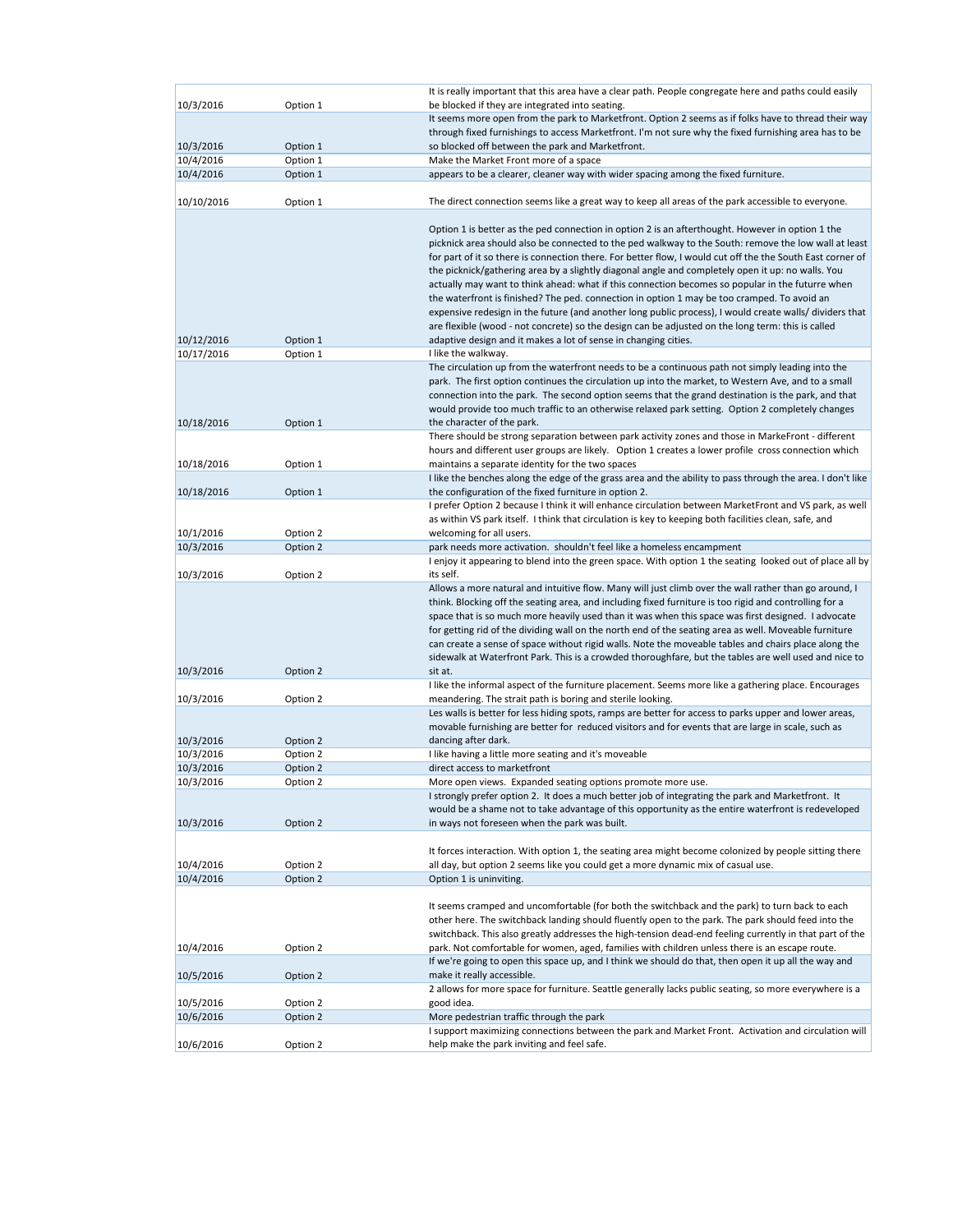|                         |            |          | The larger opening is the best because it will be seen as a direct link vs a short of small walkway that   |
|-------------------------|------------|----------|------------------------------------------------------------------------------------------------------------|
|                         |            |          | would not be inviting and that assumes that the people now using this space are not allowed to use it      |
|                         |            |          | as place to use drugs and use the area as a bathroom (what a smell). This area must be cleared.            |
|                         |            |          | Visitors to the Market will not move to the Park if they see and smell what is there now. We would         |
|                         |            |          | also suggest that many visitors to the Park will now enter from the Market Front vs the cross walk on      |
|                         |            |          | Western Ave. Would not have to cross a busy street and the North end of the Market from Desimone           |
|                         | 10/8/2016  | Option 2 | Bridge is not the main attraction area for people visiting.                                                |
|                         | 10/9/2016  | Option 2 | More of a direct connection between the Park and the Market                                                |
|                         | 10/11/2016 | Option 2 | Creates more activity throughout the park. No dead zones that invite loitering.                            |
|                         |            |          | This project appears to be about connecting -- with the waterfront, new market expansion -- so lets        |
|                         | 10/12/2016 | Option 2 | provide people with choices on how to move through the space.                                              |
|                         |            |          |                                                                                                            |
|                         |            |          | I'm not entirely sure - whevever option has less wall The more space for walking through the better.       |
|                         | 10/12/2016 | Option 2 | I don't understand the need for a short wall at all around the flexible seating area.                      |
|                         | 10/13/2016 | Option 2 | Better flow of people                                                                                      |
|                         | 10/17/2016 | Option 2 | The connection to MarketFront needs to be as generous as possible.                                         |
|                         | 10/17/2016 | Option 2 | Movable furniture is a nice amenity.                                                                       |
|                         |            |          | I think it is important to open up the sound end of the picnic area and encourage movement through.        |
|                         |            |          | Currently groups of people tend to take up long-term occupation of that end and it doesn't feel safe       |
|                         | 10/17/2016 | Option 2 | or welcoming.                                                                                              |
|                         |            |          | Should provide greater pedestrian flow (less of a choke point). Also, I think it should help to reduce     |
|                         |            |          | the criminal activity that currently (and has for many years) occurs in that location by having more       |
|                         | 10/18/2016 | Option 2 | people walking through that area.                                                                          |
|                         | 10/18/2016 | Option 2 | feels more open                                                                                            |
|                         | 10/18/2016 | Option 2 | Better function of space. Creates more engagement.                                                         |
|                         |            |          |                                                                                                            |
|                         |            |          |                                                                                                            |
|                         |            |          | I don't care much for either option but Option 2 is preferable since the connections between the park      |
|                         |            |          |                                                                                                            |
|                         |            |          | and MarketFront are more intuitive. BUT, both options strike me as rather awkward and uninspiring          |
|                         |            |          | since they leave the picnic area in a location that seems incompatible with a space that offers the best   |
|                         |            |          | views of the harbor which naturally draws people to the southwesterly corner of the park and where         |
|                         |            |          | congestion to the very important connection to MarketFront will be high. I suggest relocating or           |
|                         |            |          | removing the picnic shelter and relocating the fixed tables and chairs in this area to other parts of the  |
|                         |            |          | park. Further, I suggest maximizing the area for people watching, picture taking, a place for some         |
|                         |            |          | large scale art and finally as a pedestrian connection hub. Put another way, people don't like to walk     |
|                         |            |          | through eating areas to get to their destination and people don't like to sit and eat where people are     |
|                         |            |          | constantly walking around them. People can picnic anywhere in the park but the                             |
|                         |            |          | viewpoint/connection to MarketFront can only be in one place. The only reason the picnic area was          |
|                         |            |          | located in its present location is because of the dead-end, alcove-like design of this part of the park    |
|                         |            |          | when there was a huge drop-off on both the south and west sides of the park. The context of this           |
|                         |            |          | area is soon to be dramatically changed by MarketFront and Overlook Walk and so the use of this            |
|                         | 10/18/2016 | Option 2 | area needs to better reflect that.                                                                         |
|                         | 10/18/2016 | Option 2 | more inviting                                                                                              |
|                         | 10/18/2016 | Option 2 | More open                                                                                                  |
|                         | 10/18/2016 | Option 2 | More inviting while still providing the distinction of areas and uses                                      |
|                         |            |          | I feel option 2 will make the spaces work together better, and increase enjoyment & safety for             |
|                         |            |          |                                                                                                            |
|                         | 10/18/2016 | Option 2 | residents, visits, etc.                                                                                    |
|                         |            |          | The way you present these options is confusing and it is very different to understand the differences      |
|                         | 10/3/2016  |          | and the options. Make the options clearer.                                                                 |
| <b>GENERAL COMMENTS</b> |            |          |                                                                                                            |
|                         | 10/1/2016  |          | I like the ethos of the original design for the park, but I dislike many of the design details, especially |
|                         |            |          | the mounding. I urge the City to start from scratch and to design the best park possible without           |
|                         |            |          | regard to the original design.                                                                             |
|                         | 10/2/2016  |          | Please add a real play area for kids!                                                                      |
|                         | 10/3/2016  |          | The improvements to the park would be great, yet I feel that without a plan to help the homless that       |
|                         |            |          | take up residency in the park it will continue to be a spot that tourists pop over to for a quick picture  |
|                         |            |          | thus leaving the park under utilized.                                                                      |
|                         | 10/3/2016  |          | play spaces for children are important -- pls consider!                                                    |
|                         | 10/3/2016  |          |                                                                                                            |
|                         |            |          | Start by admitting that the current "social dynamic" in VSP is disfunctional and address the question      |
|                         |            |          | of how you will address that. Address the issues of the 24X7 residents and the rampant and open            |
|                         |            |          | drug trade. This is not about furniture and trees, it is about people!!!!!!                                |
|                         | 10/3/2016  |          | The play area should be integrated in the final design. Gathering spaces should be as inviting and user-   |
|                         |            |          | friendly as possible. Trees should be restored.                                                            |
|                         | 10/3/2016  |          | We have a lot of new developments and change coming to this area and do not want these changes             |
|                         |            |          | to sweep away the past. But taking a rigid approach to that change--by refusing to adjust and be           |
|                         |            |          | flexible--only dooms that past to the shadows as life flows by. Victor Steinbrueck Park has established    |
|                         |            |          |                                                                                                            |
|                         |            |          | itself as Native Park. Let's ADD to that and pull it into this century, with new energy and life and       |
|                         |            |          | authentic respect.                                                                                         |
|                         | 10/3/2016  |          | Please take this opportunity to create a space that is kid-friendly. Studies show that places that are     |
|                         |            |          | safe for kids/families feel safe to everyone. And inviting, outdoor spaces that feel inviting to everyone  |
|                         |            |          | are definitely something we need more of in Seattle!                                                       |
|                         | 10/3/2016  |          |                                                                                                            |
|                         | 10/3/2016  |          | If these ideas are used in the making of the park according to the pictures you have given this will be    |
|                         |            |          | a very nice park and a great destination for citizens and tourists.                                        |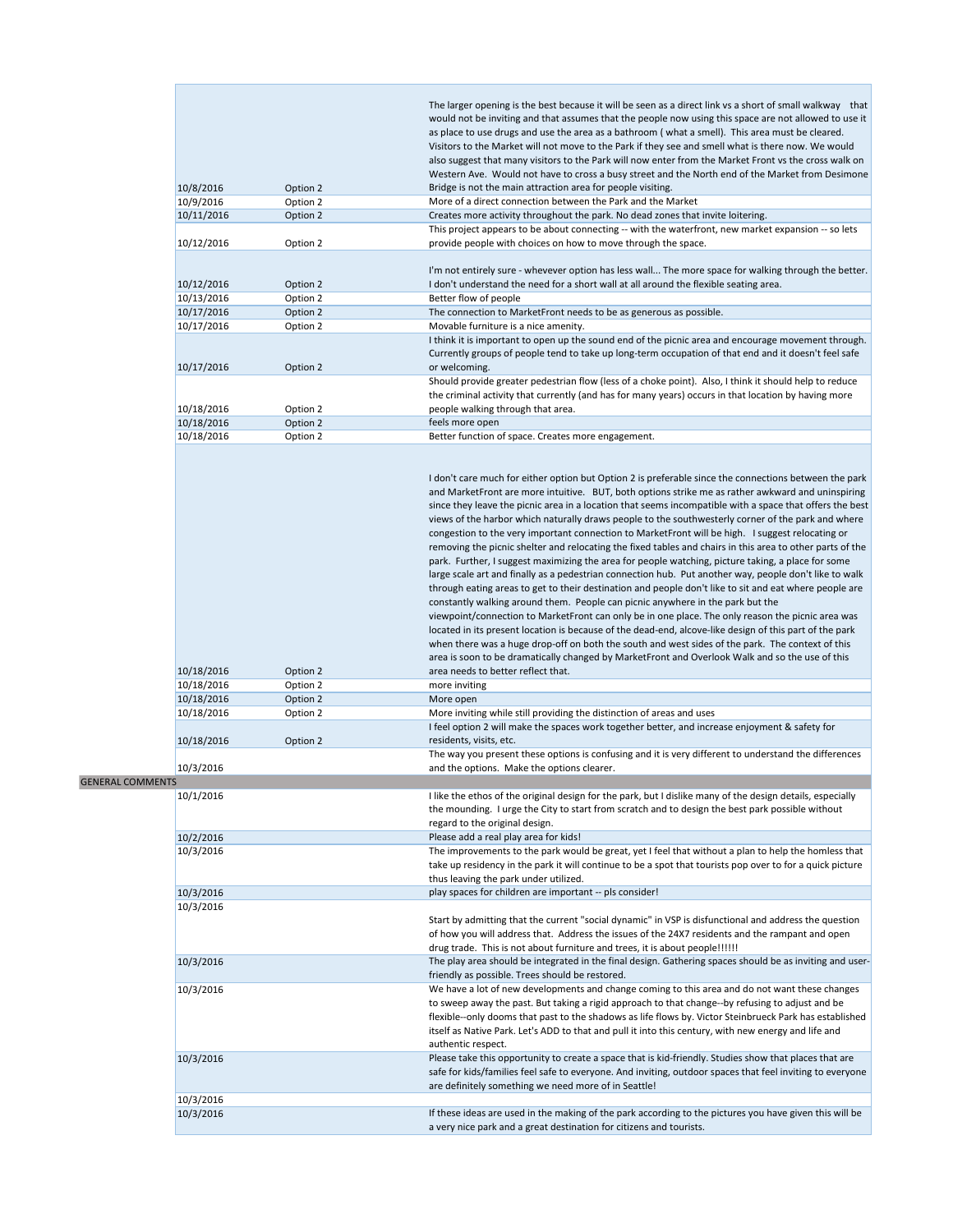| 10/3/2016  | I am concerned about what I perceive is a continued resistance to opening up the southwest corner<br>of the park and fully connecting it to Marketfront - this in spite of the overwhelming feedback of the<br>community. The park should be open to all and joyously celebrate its connection to Pike Place                                                                                                                                                                                                                                                                                                                                                                                                                                                                                                                                                                                                                                                                                                                                                                                                                                                                                                                                                                                                                                                                                                                                                                                                                                                                                                                                                                                                                                                                                                                                                                                                                                                                                                                                                                                                                                                                                                                                                                                                                                                                                                                                                                                                                                                                                                                                                                                                                                                                                                                                                 |
|------------|--------------------------------------------------------------------------------------------------------------------------------------------------------------------------------------------------------------------------------------------------------------------------------------------------------------------------------------------------------------------------------------------------------------------------------------------------------------------------------------------------------------------------------------------------------------------------------------------------------------------------------------------------------------------------------------------------------------------------------------------------------------------------------------------------------------------------------------------------------------------------------------------------------------------------------------------------------------------------------------------------------------------------------------------------------------------------------------------------------------------------------------------------------------------------------------------------------------------------------------------------------------------------------------------------------------------------------------------------------------------------------------------------------------------------------------------------------------------------------------------------------------------------------------------------------------------------------------------------------------------------------------------------------------------------------------------------------------------------------------------------------------------------------------------------------------------------------------------------------------------------------------------------------------------------------------------------------------------------------------------------------------------------------------------------------------------------------------------------------------------------------------------------------------------------------------------------------------------------------------------------------------------------------------------------------------------------------------------------------------------------------------------------------------------------------------------------------------------------------------------------------------------------------------------------------------------------------------------------------------------------------------------------------------------------------------------------------------------------------------------------------------------------------------------------------------------------------------------------------------|
| 10/3/2016  | Market. It should be a safe, vibrant and welcoming place.<br>This project is very important to our neighborhood, and I thank all of you for your work on it!                                                                                                                                                                                                                                                                                                                                                                                                                                                                                                                                                                                                                                                                                                                                                                                                                                                                                                                                                                                                                                                                                                                                                                                                                                                                                                                                                                                                                                                                                                                                                                                                                                                                                                                                                                                                                                                                                                                                                                                                                                                                                                                                                                                                                                                                                                                                                                                                                                                                                                                                                                                                                                                                                                 |
| 10/4/2016  | As the project moves along my hope is that all people, from all economic walks of life, will feel<br>welcome to this wonderful park.                                                                                                                                                                                                                                                                                                                                                                                                                                                                                                                                                                                                                                                                                                                                                                                                                                                                                                                                                                                                                                                                                                                                                                                                                                                                                                                                                                                                                                                                                                                                                                                                                                                                                                                                                                                                                                                                                                                                                                                                                                                                                                                                                                                                                                                                                                                                                                                                                                                                                                                                                                                                                                                                                                                         |
| 10/4/2016  | Thank you for taking on this very important project! It will be exciting to see this place tuned up to<br>really become the balcony-extension to the market that was conceptualized. The current design, with<br>its high berm sculptures and walls, feels out of wavelength with the finer scale of the human body,<br>sightlines, the historic context, and, frankly, the scale of the site itself. We have learned so much<br>about urban space in our modern since this was designed, albeit as a beautiful physical<br>piece/sculpture. As a landscape architect myself, I hope that my works will be updated or even<br>replaced as knowledge continues to grow and as we can do better and better for our cities. Every<br>square foot should be joyful and encourage density and happiness.                                                                                                                                                                                                                                                                                                                                                                                                                                                                                                                                                                                                                                                                                                                                                                                                                                                                                                                                                                                                                                                                                                                                                                                                                                                                                                                                                                                                                                                                                                                                                                                                                                                                                                                                                                                                                                                                                                                                                                                                                                                          |
| 10/5/2016  | GREAT job! Love all of these ideas - such a nice balance of improvements versus wholesale change.                                                                                                                                                                                                                                                                                                                                                                                                                                                                                                                                                                                                                                                                                                                                                                                                                                                                                                                                                                                                                                                                                                                                                                                                                                                                                                                                                                                                                                                                                                                                                                                                                                                                                                                                                                                                                                                                                                                                                                                                                                                                                                                                                                                                                                                                                                                                                                                                                                                                                                                                                                                                                                                                                                                                                            |
| 10/6/2016  | This is an important opportunity to make significant improvements to the park to address public<br>safety challenges and make it attractive to broad user groups. Addressing circulation and<br>incorporating activating elements are critical. As noted, highlighting Native culture should be a prime<br>goal. I do not support a goal of "freezing" the original design/purpose and do not think the Historical<br>Commission should have undo say in the final design.                                                                                                                                                                                                                                                                                                                                                                                                                                                                                                                                                                                                                                                                                                                                                                                                                                                                                                                                                                                                                                                                                                                                                                                                                                                                                                                                                                                                                                                                                                                                                                                                                                                                                                                                                                                                                                                                                                                                                                                                                                                                                                                                                                                                                                                                                                                                                                                   |
| 10/8/2016  | We have been involved in issues with the Park for 33 years that we have been living across the street.<br>We want to continue to contribute and feel we are very good at knowing what will work in this very<br>small and busy location. The meetings you have held are good and our input appears to be used.<br>There is more to be done and we want to be involved. Susan and Fred Kay email:<br>fredsusank@hotmail.com                                                                                                                                                                                                                                                                                                                                                                                                                                                                                                                                                                                                                                                                                                                                                                                                                                                                                                                                                                                                                                                                                                                                                                                                                                                                                                                                                                                                                                                                                                                                                                                                                                                                                                                                                                                                                                                                                                                                                                                                                                                                                                                                                                                                                                                                                                                                                                                                                                   |
| 10/9/2016  | I understand the original Park included blueberry bushes. Please bring some back.                                                                                                                                                                                                                                                                                                                                                                                                                                                                                                                                                                                                                                                                                                                                                                                                                                                                                                                                                                                                                                                                                                                                                                                                                                                                                                                                                                                                                                                                                                                                                                                                                                                                                                                                                                                                                                                                                                                                                                                                                                                                                                                                                                                                                                                                                                                                                                                                                                                                                                                                                                                                                                                                                                                                                                            |
| 10/11/2016 | The designs are hard to see on the webpage- come across as fairly small. Otherwise, this system for<br>online open houses is great!                                                                                                                                                                                                                                                                                                                                                                                                                                                                                                                                                                                                                                                                                                                                                                                                                                                                                                                                                                                                                                                                                                                                                                                                                                                                                                                                                                                                                                                                                                                                                                                                                                                                                                                                                                                                                                                                                                                                                                                                                                                                                                                                                                                                                                                                                                                                                                                                                                                                                                                                                                                                                                                                                                                          |
| 10/12/2016 | I know this park was designed by Haag and Steinbrueck and so is revered in some way but i think not<br>looking at the whole park redesign is a missed opportunity.                                                                                                                                                                                                                                                                                                                                                                                                                                                                                                                                                                                                                                                                                                                                                                                                                                                                                                                                                                                                                                                                                                                                                                                                                                                                                                                                                                                                                                                                                                                                                                                                                                                                                                                                                                                                                                                                                                                                                                                                                                                                                                                                                                                                                                                                                                                                                                                                                                                                                                                                                                                                                                                                                           |
| 10/12/2016 | I love the park, but the original design looks dated. The current concrete features are not detailed<br>well. Please look for more contemporary and welcoming design that is on par with international<br>urban and landscaping design.                                                                                                                                                                                                                                                                                                                                                                                                                                                                                                                                                                                                                                                                                                                                                                                                                                                                                                                                                                                                                                                                                                                                                                                                                                                                                                                                                                                                                                                                                                                                                                                                                                                                                                                                                                                                                                                                                                                                                                                                                                                                                                                                                                                                                                                                                                                                                                                                                                                                                                                                                                                                                      |
| 10/16/2016 | for a public meeting of 90 scheduled minutes to allocate only 20 minutes for questions and<br>answersâ€"with no rules about brevity by speakersâ€"and even less democratic for an "online open<br>house" not to provide for participants to read others' comments, as well as to offer their own.<br>2. Nowhere in the meeting or in cited websites is there a full explanation either of why a public park<br>was built at least 50% on private property or of how and why the underlying private-property parking<br>structure, of reinforced concrete, was "protected" from infiltrating moisture in a manner requiring<br>complete replacement less than 40 years after installationâ€" at City expense. 3. Referring to the King<br>County Assessor's 'localscape' website results for 2001 Western Avenue<br>(http://localscape.property/#kingcountyassessor/My-Property), was the purchaser of the property in<br>2013, at some 27% more than the assessed value, obliged to make allowance for the possible failing<br>of protection against water infiltration from above the parking structure, or did the purchaser simply<br>receive "watertight" assurance that that would be the City's responsibility?! 4. Having walked to the<br>park twice since the October 4th meetingâ€" around 2pm on October 6th (a blustery, grey time) and<br>around 4pm on October 10th (more pleasant with some sunshine)â€"I found very many people on<br>both occasions; many were dressed as office workers, mostly sitting on the benches, and others were<br>dressed more roughly but quite orderly: few of the park visitors looked like tourists (with cameras)<br>and hardly any were on the featureless, grass-covered hill dominating the public-property portion of<br>the park. 5. The 'localscape' website cited above includes a map showing the park's profile above the<br>private parking structure and on public landâ€"showing that the grass-covered hill bordering Western<br>Avenue is almost entirely on public land, while the existing promenade (with benches, stools and<br>tables) is above the private parking structure and overlooking the Alaskan Way viaduct. 6.I therefore<br>urge the Parks Commission and the City Council to carefully examine the possibility of replacing the<br>featureless hill with all of the proposed park improvements, thereafter ceding to the private-property<br>owner both the existing promenade infrastructure and full responsibility for maintaining the integrity<br>of the underlying parking structure (perhaps with the reservation of a right-of-way for an eventual<br>stairway towards the water's edge). 7. Repercussion for respecting historical-preservation provisions<br>will necessarily have to be examined publicallyâ€"not just vaguely asserted! 8. The sequence of first |
| 10/17/2016 | almost none of the neighbors to the park use the park now. social media and travel sites say stay<br>away! It is not a comfortable place to go. Even third world countries have bathrooms for toursits, we<br>can't even manage one bathroom, so it had to go, we spent money on a nice bathroom, that is closed<br>when people need it. You let 4 cruise ships dock here, what are you thinking, they are always asking                                                                                                                                                                                                                                                                                                                                                                                                                                                                                                                                                                                                                                                                                                                                                                                                                                                                                                                                                                                                                                                                                                                                                                                                                                                                                                                                                                                                                                                                                                                                                                                                                                                                                                                                                                                                                                                                                                                                                                                                                                                                                                                                                                                                                                                                                                                                                                                                                                     |
| 10/17/2016 | for a bathroom, the only place to send them is the sclupture park garage!<br>Thank you for keeping the hill (rolling lawn). My granddaughter and other young family members and<br>guests have loved rolling down and laying on that lawn for years, even though I was more squeamish<br>than they were about dog urine. The designs you show are staying close enough to the original and<br>adding good improvements.                                                                                                                                                                                                                                                                                                                                                                                                                                                                                                                                                                                                                                                                                                                                                                                                                                                                                                                                                                                                                                                                                                                                                                                                                                                                                                                                                                                                                                                                                                                                                                                                                                                                                                                                                                                                                                                                                                                                                                                                                                                                                                                                                                                                                                                                                                                                                                                                                                      |